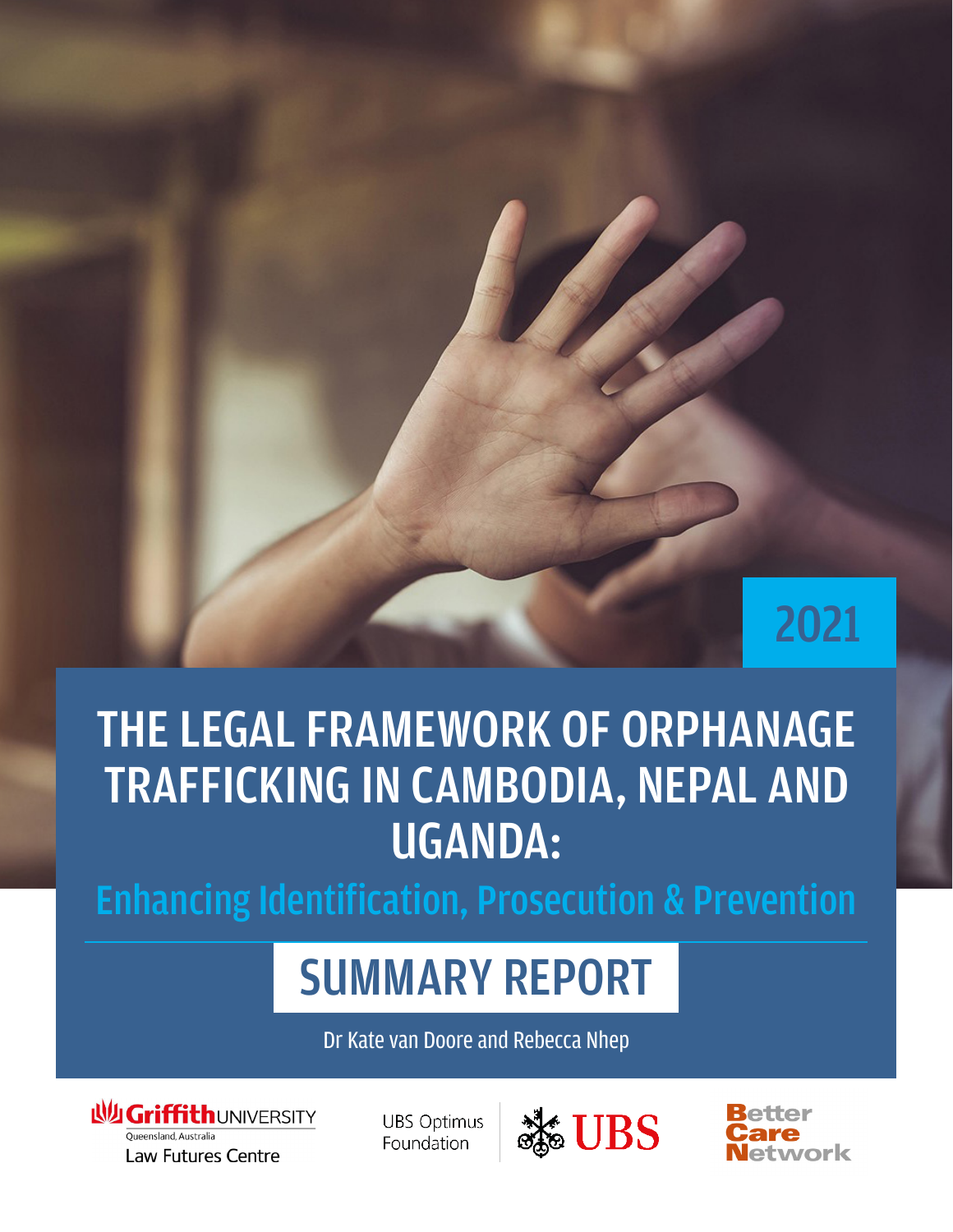This report is part of a study funded by UBS Optimus Foundation and the Law Futures Centre, Griffith University, entitled 'Enhancing the identification, prosecution and prevention of orphanage trafficking through the legal frameworks of Nepal, Uganda and Cambodia: Stage 1'.

#### Disclaimer

The opinions expressed in this publication are those of the authors. They do not purport to reflect the opinions or views of Griffith University, Better Care Network or UBS Optimus Foundation.

© 2021 Griffith University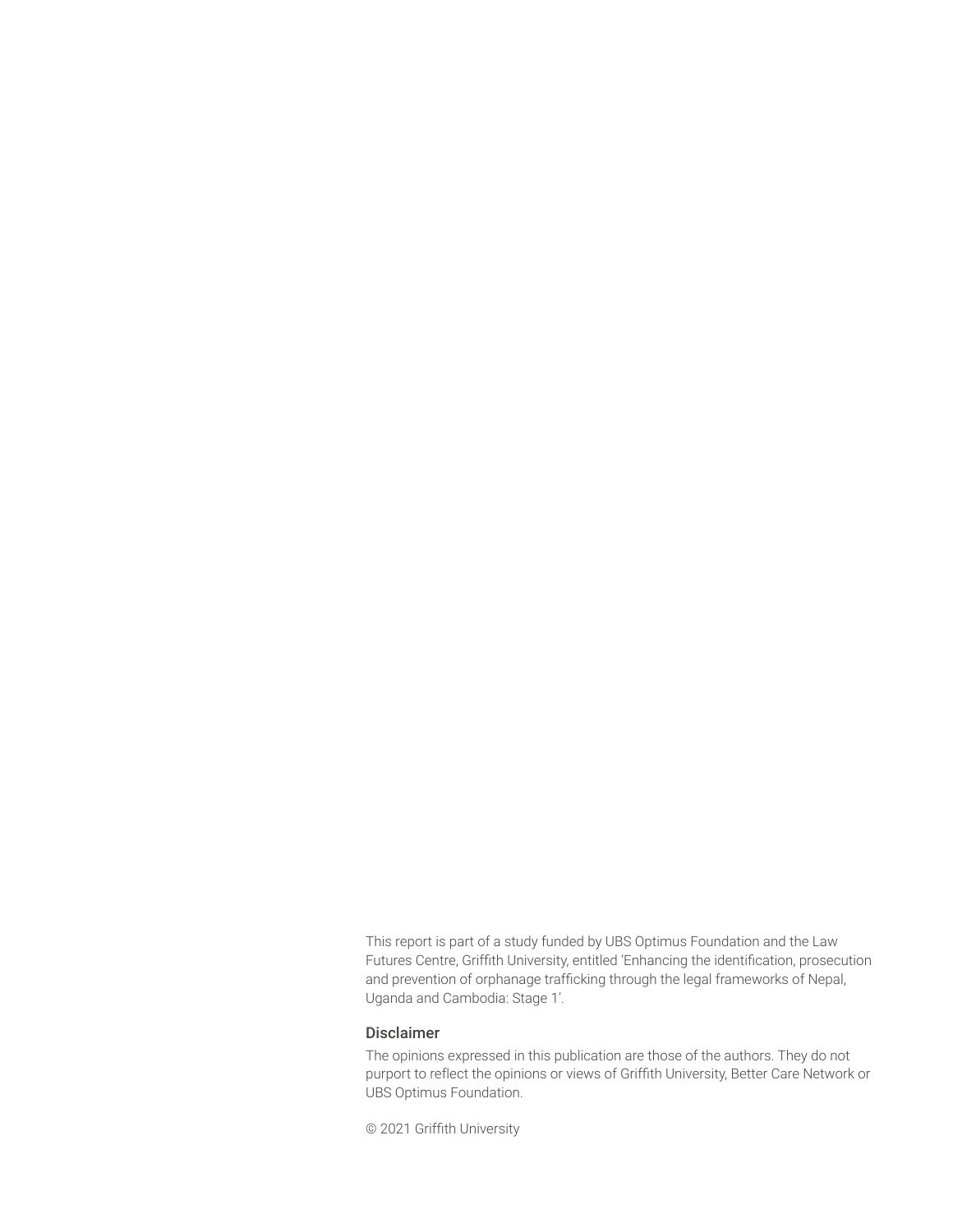### Acknowledgements

This Report was prepared by Dr Kate van Doore, Principal Investigator, and Ms Rebecca Nhep, Chief Investigator, as part of the UBS Optimus grant, 'Enhancing the identification, prosecution and prevention of orphanage trafficking through the legal frameworks of Nepal, Uganda and Cambodia: Stage 1'.

We acknowledge the support of the Law Futures Centre, Griffith University and the Better Care Network. In particular, we acknowledge the support and work of Ms Melea Lewis, Ms Sarah Hoff, and Dr Caitlin Hamilton.

We extend deep appreciation to Dr Nalini Tarekshwor and Ms Dragana Aquilante of UBS Optimus Foundation for their encouragement and support throughout this research.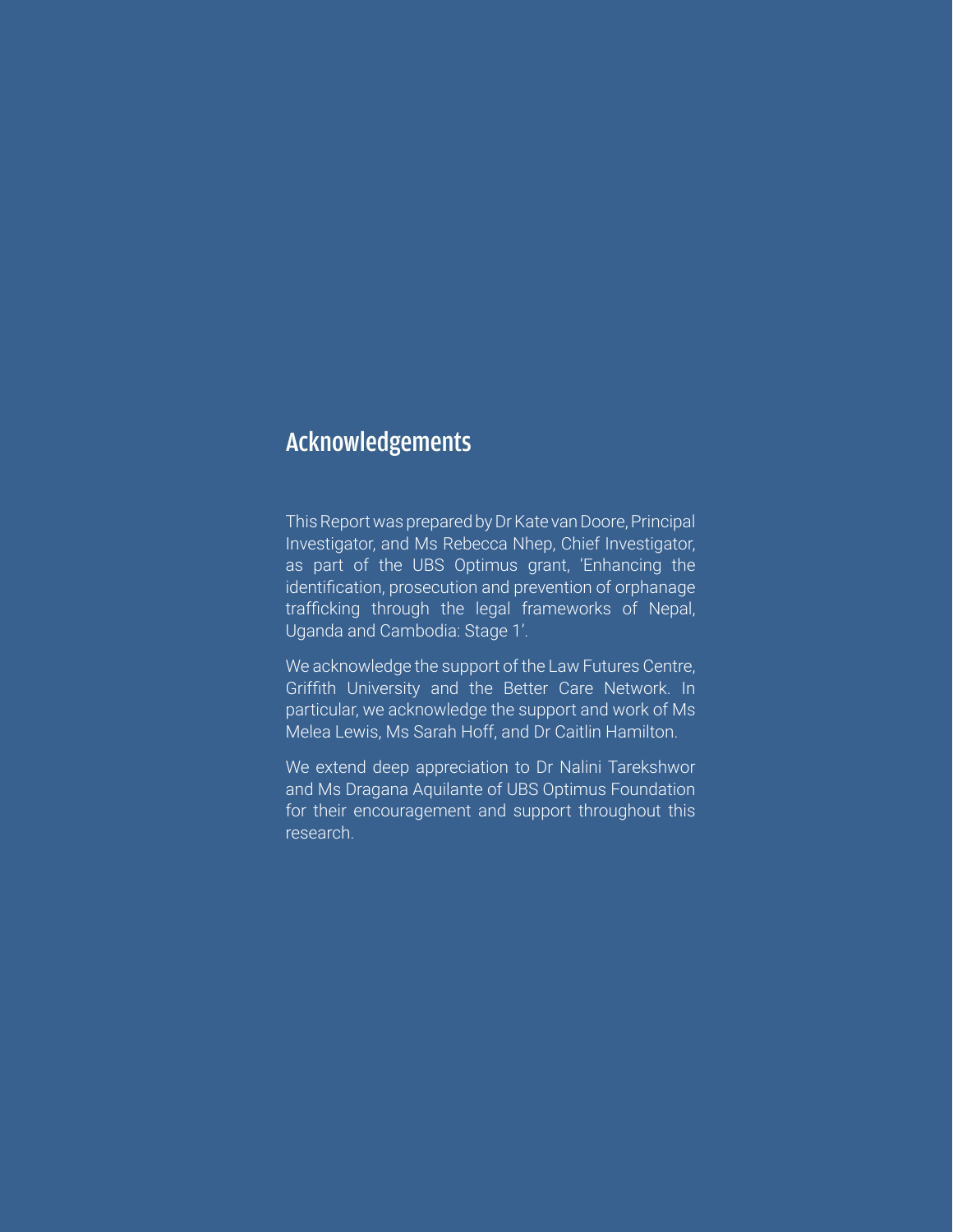## Introduction

Orphanage trafficking involves the recruitment and/or transfer of children to residential care institutions for a purpose of exploitation and profit. It typically takes place in lower- and middle-income countries where child protection services systems are highly privatised, under-regulated, and primarily funded by overseas sources. In such circumstances, residential care is used prolifically and inappropriately as a response to child vulnerability, including a lack of access to education.

The trafficking of children into orphanages has been linked to fraudulent intercountry adoptions in many countries. However, many states have since implemented the provisions of the Hague Convention aimed at eradicating fraudulent international adoptions, and as such, more recent years have seen the trafficking of children into orphanages re-emerge in an adapted form. Commonly referred to as 'orphanage trafficking', this type of child trafficking is not for the primary purpose of intercountry adoption, and orphanages are no longer a transit destination. Rather, children are trafficked into institutions where they are harboured long-term for the purpose of exploitation (such as sexual or labour exploitation) or, more commonly, for profitmaking purposes whilst in 'care'.

Profiting from the institutionalisation of children typically involves the marketing of children as 'orphans' or as abandoned children found in dire situations and in need of support, care, love and attention. Most of these children have parents. In some cases, fraudulent documentation, such as birth certificates, are issued to disassociate children from their biological parents and support claims of orphanhood or abandonment. Donors are encouraged to ameliorate the child's situation by donating to the orphanage and/or visiting institutions by way of orphanage tourism. These donors are, however, unaware that orphanage tourism and foreign funding are primary drivers of orphanage trafficking.

This study assesses and maps the legal, policy and procedural frameworks in both domestic and international law across Nepal, Uganda and Cambodia, where orphanage trafficking continues to undermine domestic efforts to stem the overuse of institutionalisation of children. Little is known about how governments, law enforcement and court systems respond to orphanage trafficking. Without this information, it is difficult to develop and implement effective prevention and prosecution programs aimed at combating the issue. The project addresses this gap in understanding. This report represents a summary of the overall findings for each country, which are found in separate respective reports. This report should be read in conjunction with those reports for further detailed analysis.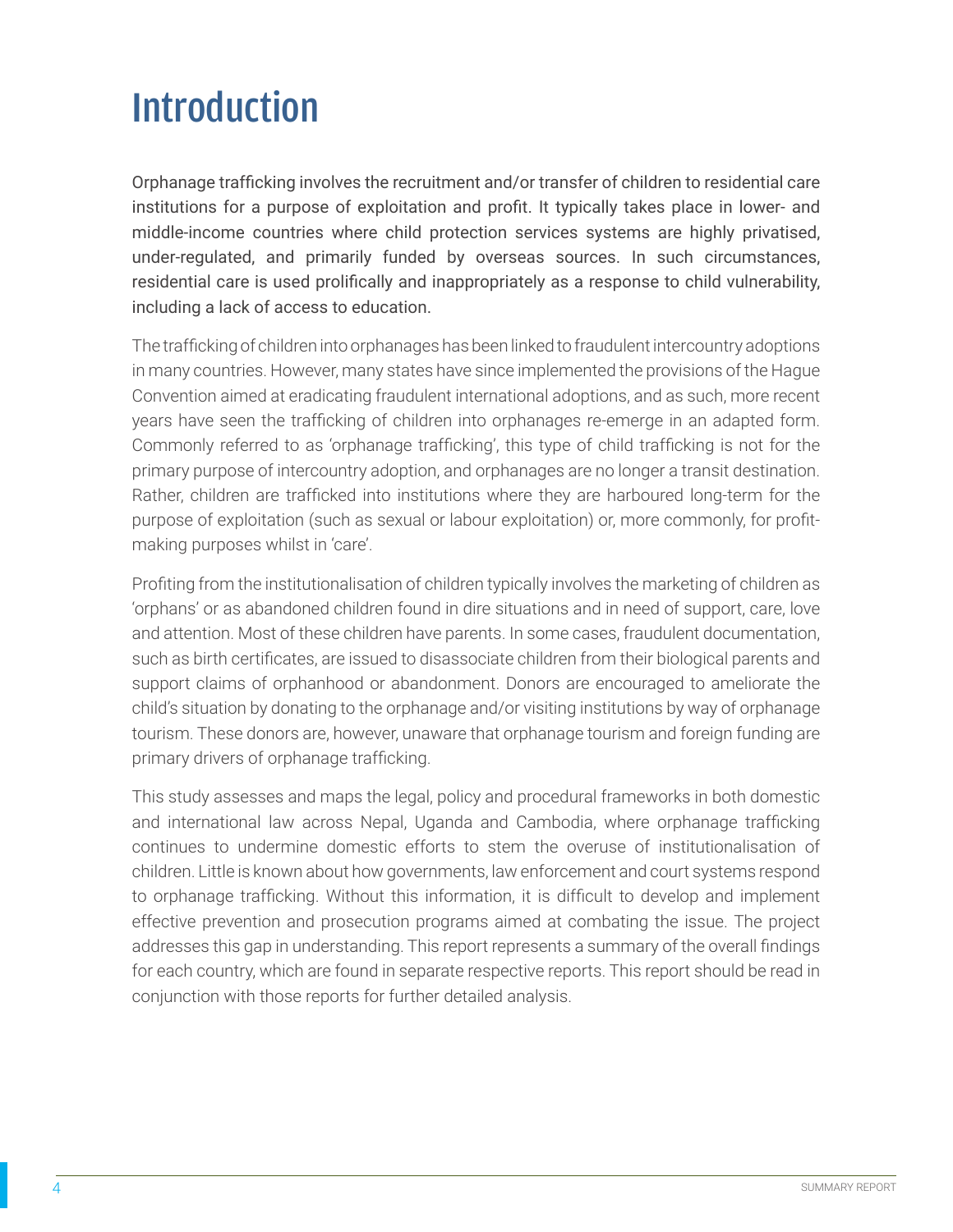### **Background**

The inappropriate institutionalisation of children and orphanage trafficking is an issue in many countries, including across all three of the case study countries considered in this study: Cambodia, Nepal and Uganda.

CAMBODIA saw a 75% increase in the number of institutions in operation between 2010 and 2015,<sup>1</sup> primarily driven by orphanage tourism and foreign funding. In recent years, the Cambodian government has moved to decrease the number of children and youth living in residential care. As of 2020, there were 9578 children living in in 360 residential care centres.<sup>2</sup> Media reports and records dating back to 2013 note the 'signs of human trafficking' in conjunction with the closure of abusive orphanages in Phnom Penh and Siem Reap.<sup>3</sup> Allegations of human trafficking were made; however trafficking

charges were never filed. In 2016, the Global Slavery Index identified orphanage tourism in Cambodia as driving the demand for the sale and institutionalisation of children. Specific forms of exploitation were noted as occurring in institutions, all related to the purpose of profit making. This included forcing children to work on farms, perform for tourists and hand out flyers in the streets to raise funds.<sup>4</sup>

In **NEPAL**, as of 2019, there were 533 functional child care homes in 46 of 77 districts, housing 15,565 children.<sup>5</sup> In 2020, the number of functional child care homes dropped to 489 in 45 districts, housing 11,350 children<sup>6</sup> reflecting the government's commitment to reducing the number of children in care. The National Child Rights Council (NCRC) rescued around 80 children from various childcare homes in the first six months of 2020, finding that the children were 'in an abject state of negligence'.<sup>7</sup> The NCRC also found that the majority of the children living in child care homes have families.<sup>8</sup> According

360 *residential care facilities* 9578

*children*

489

*registered institutions*

11,350

*children*



<sup>1</sup> Cambodian Ministry of Social Affairs, With the Best Intentions: A Study of Attitudes Towards Residential Care in Cambodia (2011) *[<https://www.thinkchildsafe.org/thinkbeforevisiting/resources/Study\\_Attitudes\\_towards\\_RC.pdf](https://www.thinkchildsafe.org/thinkbeforevisiting/resources/Study_Attitudes_towards_RC.pdf)>.*

<sup>2</sup>UNICEF, Cambodia child protection quarterly brief July-September (2020).

<sup>3</sup>USA Toda, 'Cambodia shuts orphanage after reported abuse', 25 March 2013, *[<https://www.usatoday.com/story/](https://www.usatoday.com/story/news/world/2013/03/25/cambodia-shuts-orphanage-after-reported-abuse/2017279/) [news/world/2013/03/25/cambodia-shuts-orphanage-after-reported-abuse/2017279/>](https://www.usatoday.com/story/news/world/2013/03/25/cambodia-shuts-orphanage-after-reported-abuse/2017279/)*.

<sup>4</sup>Global Slavery Index, 2016, *<<https://www.globalslaveryindex.org/resources/downloads/>>*, 100.

<sup>5</sup>National Child Rights Council, Nepal. *State of Children in Nepal 2019*, *[<http://www.ncrc.gov.np/storage/resources/](http://www.ncrc.gov.np/storage/resources/downloads/2020/May/05/1588671135status%20report%20ENGLISH.pdf) [downloads/2020/May/05/1588671135status%20report%20ENGLISH.pdf](http://www.ncrc.gov.np/storage/resources/downloads/2020/May/05/1588671135status%20report%20ENGLISH.pdf)>*, ix.

<sup>6</sup>National Child Rights Council, Nepal. *State of Children in Nepal, 2020*, 46.

<sup>7</sup>Shuvam Dhungana, 'Government rescues hundreds of children every year but does little for their care', *Kathmandu Post*, 12 January 2020, *[<https://tkpo.st/2tb7OaH](https://tkpo.st/2tb7OaH)>*

<sup>8</sup> Ibid.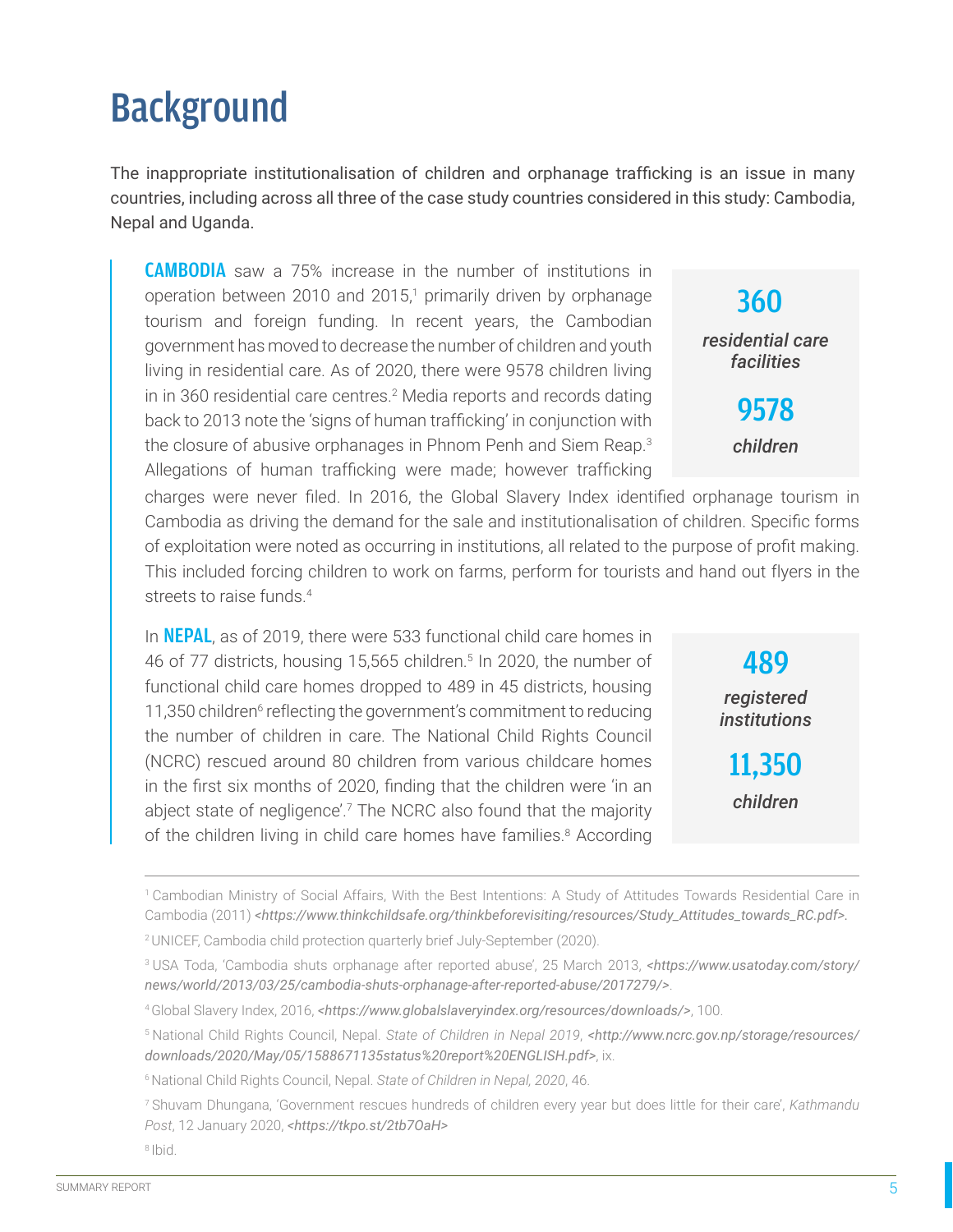to the NCRC 2020 State of Children Report, monitoring of 216 childcare homes in 12 districts showed that 12 child care homes were in a critical condition while 100 were in satisfactory and 102 were in good condition.<sup>9</sup> There are, however, many unregistered child care homes where standards are likely to be lower.

The 2021 US *Trafficking in Persons Report* indicated that there are more than 11,000 children residing in both registered and non-registered children's homes and orphanages in Nepal.<sup>10</sup> According to that report, in some of those institutions, children were forced into manual labour, begging as well as entertaining visitors to attract donations.11 There have been cases of fraudulent documents and illegal adoption, as well as instances of sexual violence against children in the orphanage/child care homes in Nepal. Children in these institutions are also vulnerable to abuse by foreign paedophiles due to ineffective regulation in the system.<sup>12</sup>

A 2018 mapping of orphanage tourism providers and destination countries identified **UGANDA** as one of the top five destination countries for orphanage tourism.<sup>13</sup> As of November 2019, Uganda had over 140 registered homes<sup>14</sup> with most of them being nongovernment organisations running care facilities for orphans and other vulnerable children. This represents a significant increase on the 17 approved homes as of January 2017.<sup>15</sup> There are also a large number of unapproved homes or care facilities that have contributed to the exploitation of children.<sup>16</sup> A 2012 report by the Ministry of Gender, Labour and Social Development in Uganda<sup>17</sup> found that, of the approximately 420 operational children's homes within the country,

140+ *registered governmentapproved homes*

> 12,000 *children*

9 National Child Rights Council, *State of Children in Nepal 2020*, *[<http://www.ncrc.gov.np/storage/resources/](http://www.ncrc.gov.np/storage/resources/downloads/2021/Jun/28/1624902043SoCiN2020.pdf) [downloads/2021/Jun/28/1624902043SoCiN2020.pdf>](http://www.ncrc.gov.np/storage/resources/downloads/2021/Jun/28/1624902043SoCiN2020.pdf)*, 50.

 $11$  Ibid.

13 BCN,Orphanage Tourism Research, 2019.

14 Ministry of Gender, Labour and Social Development, *Attached List for Approved Homes* (November 2019).

15 Daily Monitor, 'Most children's homes illegal – official', 3 January 2017, *[<https://www.monitor.co.ug/uganda/news/](https://www.monitor.co.ug/uganda/news/national/most-children-s-homes-illegal-official-1682022) [national/most-children-s-homes-illegal-official-1682022](https://www.monitor.co.ug/uganda/news/national/most-children-s-homes-illegal-official-1682022)>*.

16 See also E.J.Walakira, I. Dumba-Nyanzi, B. Bukenya (2015) *Child Care Institutions in Selected Districts in Uganda and the Situation of Children in Care: A Baseline Survey Report for the Strong Beginnings Project*, Kampala: Terres des Hommes Netherlands, 7, reporting that most care homes in the study were not registered as approved homes, with the majority registered as non-governmental organisations.

17 Mark Riley, Ministry of Gender, Labour and Social Development, Baseline Study: The State of Institutional Care in Uganda, 2012, *<[https://bettercarenetwork.org/sites/default/files/Baseline%20Study-%20The%20state%20of%20](https://bettercarenetwork.org/sites/default/files/Baseline%20Study-%20The%20state%20of%20Institutional%20Care%20in%20Uganda.pdf) [Institutional%20Care%20in%20Uganda.pdf](https://bettercarenetwork.org/sites/default/files/Baseline%20Study-%20The%20state%20of%20Institutional%20Care%20in%20Uganda.pdf)>*.

<sup>10</sup> United States Department of State, Trafficking in Persons Report, 2020.

<sup>12</sup> Nicole Smith, 'Foreign paedophiles prey on Nepal', The Times, 23 August 2015, *[<https://www.thetimes.co.uk/article/](https://www.thetimes.co.uk/article/foreign-paedophiles-prey-on-nepal-8xvxqd5wpv3) [foreign-paedophiles-prey-on-nepal-8xvxqd5wpv3](https://www.thetimes.co.uk/article/foreign-paedophiles-prey-on-nepal-8xvxqd5wpv3)>*.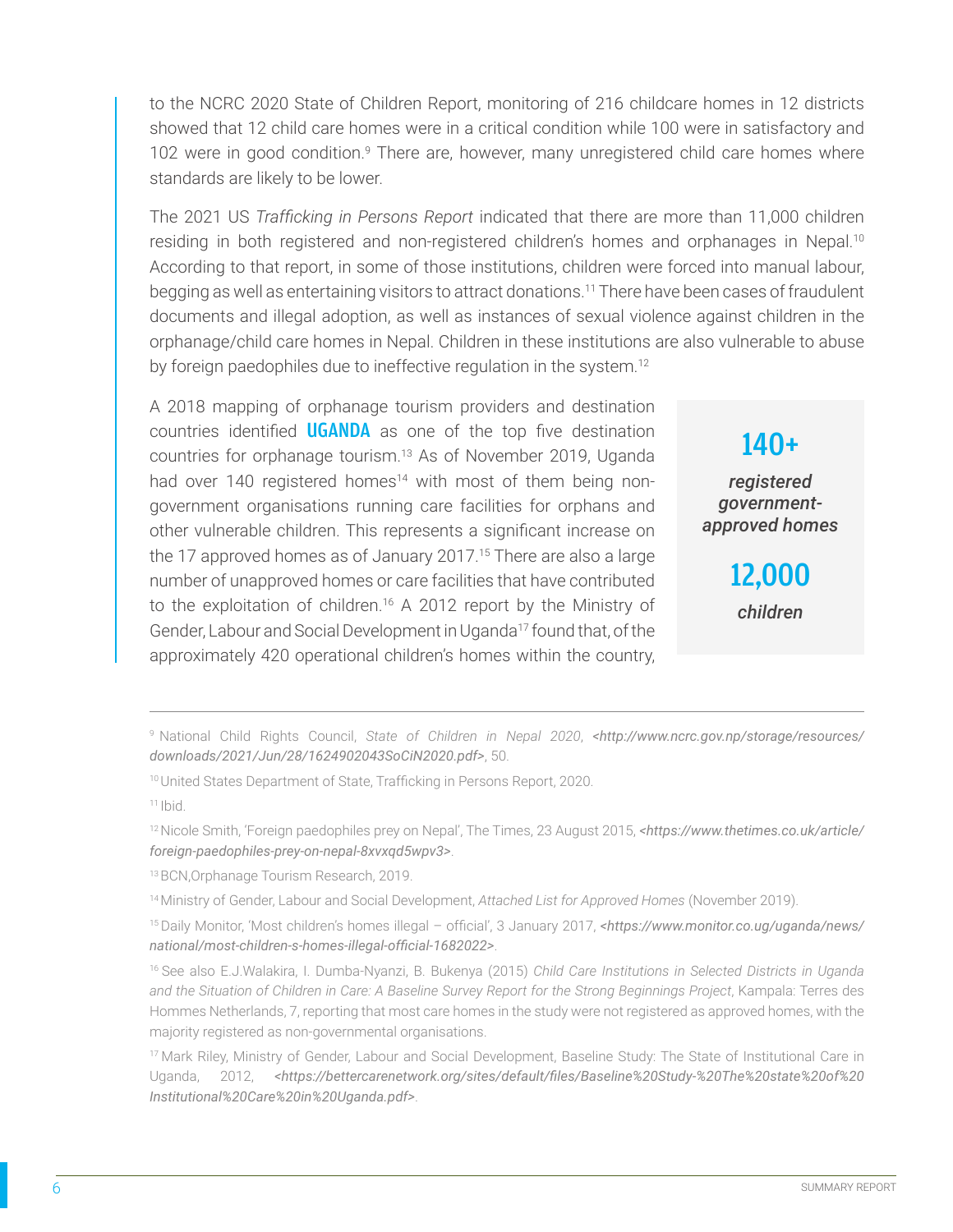the majority were established through irregular procedures.<sup>18</sup> Many more exist under relative anonymity due to the lack of complete information.<sup>19</sup> The report indicated that there were 12,000 children in institutional care, and conservatively estimated at least an additional 45,000 children in irregularly-established institutions.<sup>20</sup> There have been reports of abuse and exploitation of children living in orphanages and other alternative care facilities, taking diverse forms such as the sexual exploitation of minors, forced marriage and financial exploitation through illegal adoptions.

Therefore, whilst there is evidence that child exploitation is occurring in orphanages, the prosecution of orphanage trafficking and related crimes has proved more elusive. For example, whilst numerous cases of sexual exploitation occurring in residential care institutions in **CAMBODIA** have been prosecuted (often in conjunction with unregistered institutions), there is no known case of the prosecution of orphanage trafficking under Cambodia's trafficking offences. In fact, the 2018 US Department of State's Trafficking in Persons (TiP) Report noted specifically the failure of law enforcement to take appropriate action against 'orphanage directors complicit in child trafficking crimes'.<sup>21</sup> Reported cases where orphanage trafficking was suspected, or could have been reasonably suspected, have often been dismissed as irregular admission into institutions and dealt with under child protection regulation, or at times prosecuted for a constituent element, such as sexual exploitation.<sup>22</sup>

We can see this as well in **NEPAL**, where a handful of high-profile prosecutions have been pursued in relation to physical and sexual violence taking place within orphanages. Foreign volunteers including Ernest Macintosh,<sup>23</sup> Jean-Jacques Hayes,<sup>24</sup> Simon Jasper-MacCarthy,<sup>25</sup> and Geoffrey

<sup>&</sup>lt;sup>18</sup> Research shows that admission procedures of most care homes do not follow procedures adequate to assess the needs and necessity of placement in an institutional arrangement: see Walakira et al. *Child Care Institutions in Selected Districts in Uganda and the Situation of Children in Care*, 27.

<sup>19</sup> UA 2018 BBC investigation into UK-funded orphanages reported on the neglect, exploitation and abuse perpetrated against children at the hands of staff and paying tourists. See Kate West, 'UK groups fund illegal orphanages in Africa', File on 4, 17 January 2019, *[<https://www.bbc.com/news/uk-46890772>](https://www.bbc.com/news/uk-46890772)*.

<sup>20</sup>Riley (2012) *Baseline Study*.

<sup>21</sup> United States Department of State, Trafficking in Persons Report 2018, *[<https://www.state.gov/reports/2018](https://www.state.gov/reports/2018-trafficking-in-persons-report/) [trafficking-in-persons-report/](https://www.state.gov/reports/2018-trafficking-in-persons-report/)>*, 125.

<sup>22</sup>See generally United States Department of State, *Trafficking in Persons Reports* 2017–2020.

<sup>&</sup>lt;sup>23</sup> The Straits Times, 'Nepal convicts Canadian orphanage volunteer of sexual assault of disabled boy, 15', 27 January 2016, *[<https://www.straitstimes.com/asia/south-asia/nepal-convicts-canadian-orphanage-volunteer-of-sexual](https://www.straitstimes.com/asia/south-asia/nepal-convicts-canadian-orphanage-volunteer-of-sexual-assault-of-disabled-boy-15)[assault-of-disabled-boy-15](https://www.straitstimes.com/asia/south-asia/nepal-convicts-canadian-orphanage-volunteer-of-sexual-assault-of-disabled-boy-15)*>.

<sup>&</sup>lt;sup>24</sup> Janakraj Sapkota, 'Under the guise of humanitarian aid, high-profile paedophiles are abusing Nepali children', *Kathmandu Post*, 5 February 2015, *[<https://kathmandupost.com/2/2019/11/15/under-the-guise-of-humanitarian-aid](https://kathmandupost.com/2/2019/11/15/under-the-guise-of-humanitarian-aid-high-profile-paedophiles-are-abusing-nepali-children)[high-profile-paedophiles-are-abusing-nepali-children](https://kathmandupost.com/2/2019/11/15/under-the-guise-of-humanitarian-aid-high-profile-paedophiles-are-abusing-nepali-children)>*.

<sup>&</sup>lt;sup>25</sup> Kerry McQueeney, 'Son of YardBirds drummer Jim McCarty jailed for 30 years for sexually abusing children' Daily Mail UK, 7 September 2012, *[<https://www.dailymail.co.uk/news/article-2199835/Son-Yardbirds-drummer-Jim-McCarty](https://www.dailymail.co.uk/news/article-2199835/Son-Yardbirds-drummer-Jim-McCarty-jailed-30-years-sexually-abusing-children.html)[jailed-30-years-sexually-abusing-children.html](https://www.dailymail.co.uk/news/article-2199835/Son-Yardbirds-drummer-Jim-McCarty-jailed-30-years-sexually-abusing-children.html)>.*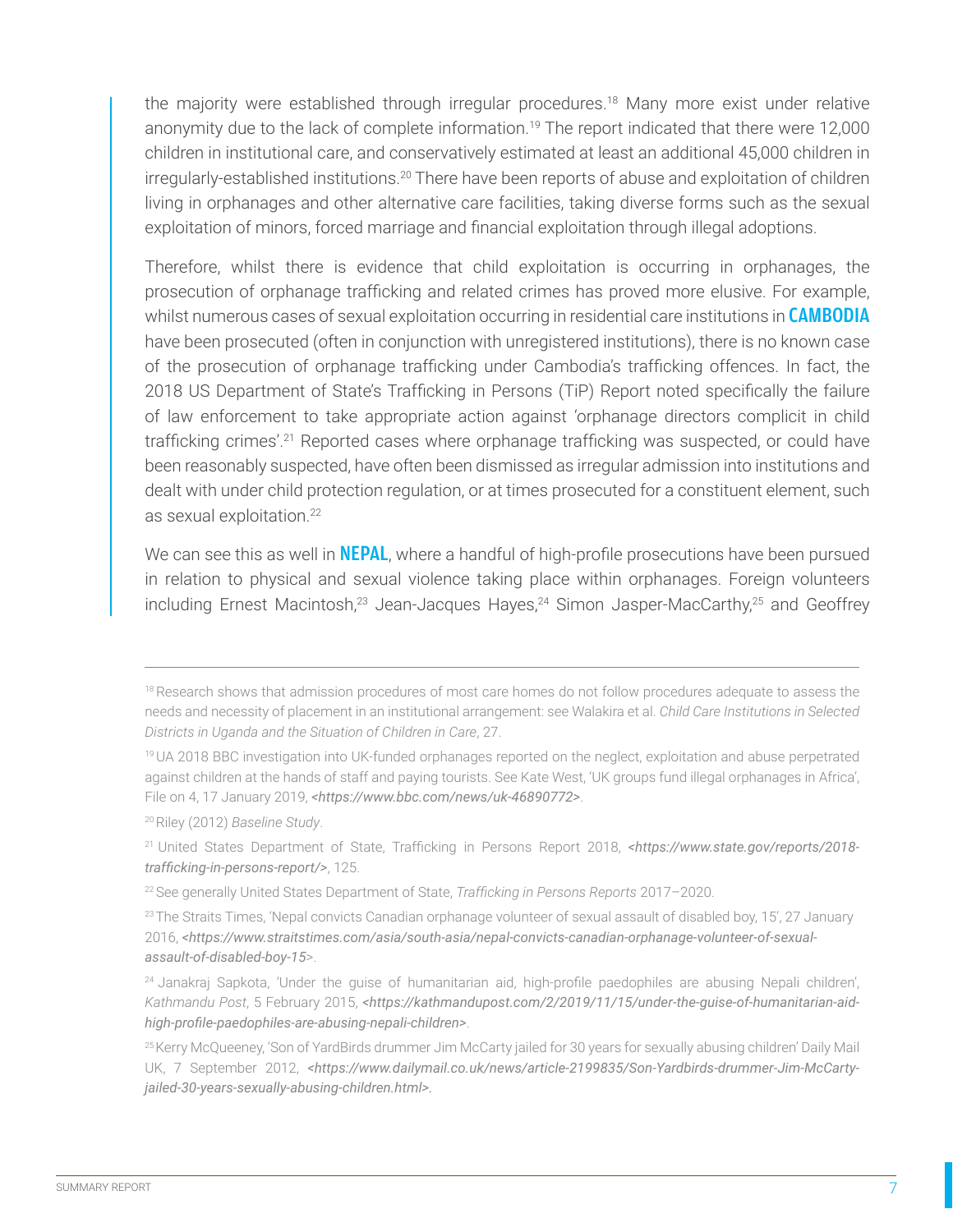John Prigge,<sup>26</sup> have been prosecuted for sexually abusing children in orphanages in Nepal. Nepalese nationals have also been prosecuted for sexual abuse against minors, including Rabin Shrestha and Rabin Chalise who were sentenced to a 17-year jail term in 2014.<sup>27</sup> Similarly, there have been several cases in which Nepali orphanage directors have physically and sexually abused children in their care.<sup>28</sup> These examples highlight the existence of rampant violation of child rights in institutional care where many cases go unreported, and also demonstrate how there may be a preference for prosecuting constitutive elements of orphanage trafficking over addressing the issue more holistically.

In some cases, a corrupt judicial system can stymy attempts to prosecute orphanage trafficking. In **UGANDA**, for example, two High Court judges, two lawyers and an orphanage were implicated in a lucrative irregular adoption scheme in 2020 that saw children removed from their families and trafficked into orphanages by means of deceit or fraud (usually under the guise of offering the vulnerable children education sponsorships). The children were then offered to foreigners seeking to adopt children from Uganda.<sup>29</sup> Some of the US-citizen perpetrators of the scheme were indicted in the US, while others (who were citizens of Uganda) became subject to US financial sanctions and visa restrictions. It remains unclear if any legal action will be taken domestically in Uganda.

<sup>&</sup>lt;sup>26</sup> NK. Arlington, 'Nepal charity work hid predator's sex abuse of children', *Sydney Morning Herald*, 15 November 2010, *<[https://www.smh.com.au/national/nsw/nepal-charity-work-hid-predators-sex-abuse-of-children-20101114-17sq2.](https://www.smh.com.au/national/nsw/nepal-charity-work-hid-predators-sex-abuse-of-children-20101114-17sq2.html) [html>](https://www.smh.com.au/national/nsw/nepal-charity-work-hid-predators-sex-abuse-of-children-20101114-17sq2.html)*.

<sup>27</sup>The Kathmandu Post, 'Two jailed for 17 years', 3 December 2014, *[<https://kathmandupost.com/](https://kathmandupost.com/miscellaneous/2014/12/03/two-jailed-for-17-years) [miscellaneous/2014/12/03/two-jailed-for-17-years](https://kathmandupost.com/miscellaneous/2014/12/03/two-jailed-for-17-years)>.*

<sup>28</sup> S. Neupane, 2012, 'Importance of effective regulation in orphanages', Republica, *[<http://myrepublica.com/portal/](http://myrepublica.com/portal/ index.php?action=news_details&news_id=37574) [index.php?action=news\\_details&news\\_id=37574](http://myrepublica.com/portal/ index.php?action=news_details&news_id=37574)>.*

<sup>&</sup>lt;sup>29</sup> Alice McCool, 'Uganda to US adoption scam: Judges and lawyers sanctioned', The Guardian, 19 August 2020, *<[https://www.theguardian.com/global-development/2020/aug/18/uganda-to-us-adoption-scam-judges-and-lawyers](https://www.theguardian.com/global-development/2020/aug/18/uganda-to-us-adoption-scam-judges-and-lawyers-sanctioned)[sanctioned](https://www.theguardian.com/global-development/2020/aug/18/uganda-to-us-adoption-scam-judges-and-lawyers-sanctioned)>*.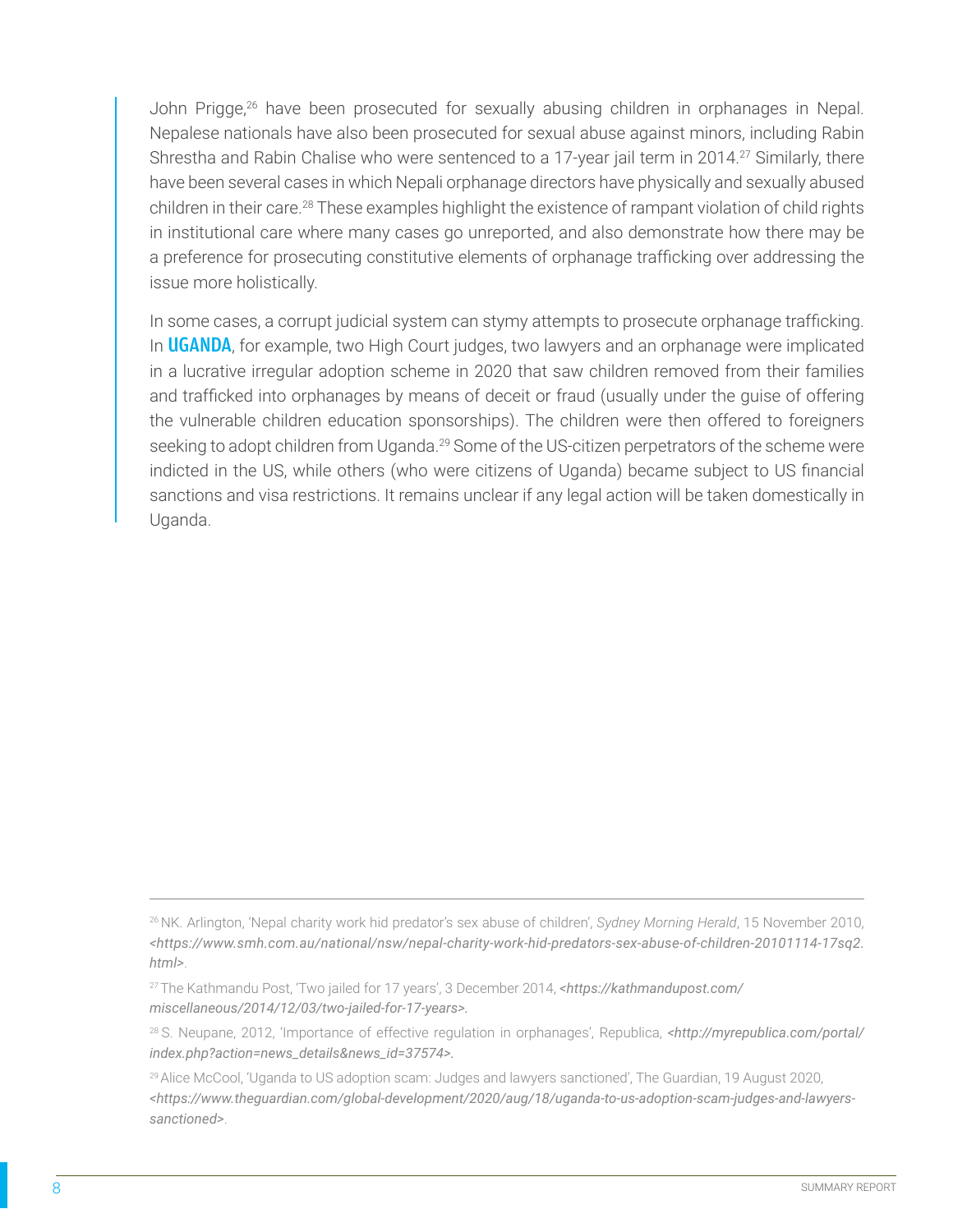## Overview of legal and justice systems

Cambodia, Nepal and Uganda have quite different legal systems. The Cambodian legal system broadly follows the civil law tradition.<sup>30</sup> However, it has been described as a hybrid system that amalgamates three distinct influences: Cambodian customs, the French civil system (due to the period of colonisation), and, more recently, common law (attributed to legal and judicial reforms influenced by foreign aid).<sup>31</sup> There are two main sources of law within the Cambodian system: primary sources  $$ which can be organised in an eight-tier hierarchy of norms $32 -$  and secondary sources, which include 'custom, tradition, conscience, equity, judicial decisions, arbitral awards and doctrines'.<sup>33</sup>

Nepal's legal system is adversarial in nature, and Nepal's police are assigned the role of investigator, while government attorneys act as prosecutors and judges occupy a neutral role in the trial and adjudication process. The country adopted a new Constitution in 2015, moving from a unitary model of governance to a federal model with federal, provincial, and local levels of government.

In contrast, and as a result of its colonial history, many of Uganda's laws and legal precedents originate from or are based on the English common law system. Since it declared independence, Uganda's legal framework is something of a hybrid system, meaning that aspects of the colonial system of governance remain which are supplemented by new laws developed by Acts of Parliament, statutory instruments and other subsidiary legislation, common law precedents and applicable customary law.

<sup>30</sup>UNODC *Country Review Report of Cambodia*, Review by Togo and Myanmar of the implementation by Cambodia of articles 15–42 of Chapter III. 'Criminalization and law enforcement' and articles 44–50 of Chapter IV. 'International cooperation' of the United Nations Convention against Corruption for the review cycle 2010–2015 (2015) 2 *<[https://](https://uncaccoalition.org/files/Cycle1-Country-Report-Cambodia.pdf) [uncaccoalition.org/files/Cycle1-Country-Report-Cambodia.pdf](https://uncaccoalition.org/files/Cycle1-Country-Report-Cambodia.pdf)>*.

<sup>31</sup> Kong Phallak, 'Overview of the Cambodian Legal system', 8.

<sup>32</sup> The highest law is The Constitution, followed by Laws (Chbab), Royal Decrees (Preah Reach Kret), Sub Decrees (Anu-Kret), Ministerial Orders or Proclamations (Prakas), Decisions (Sech Kdei Samrach), Circulars (Sarachor) and Local Regulations or By-Laws (Deika).

<sup>33</sup> Phallak, 'Overview of the Cambodian Legal system', 8.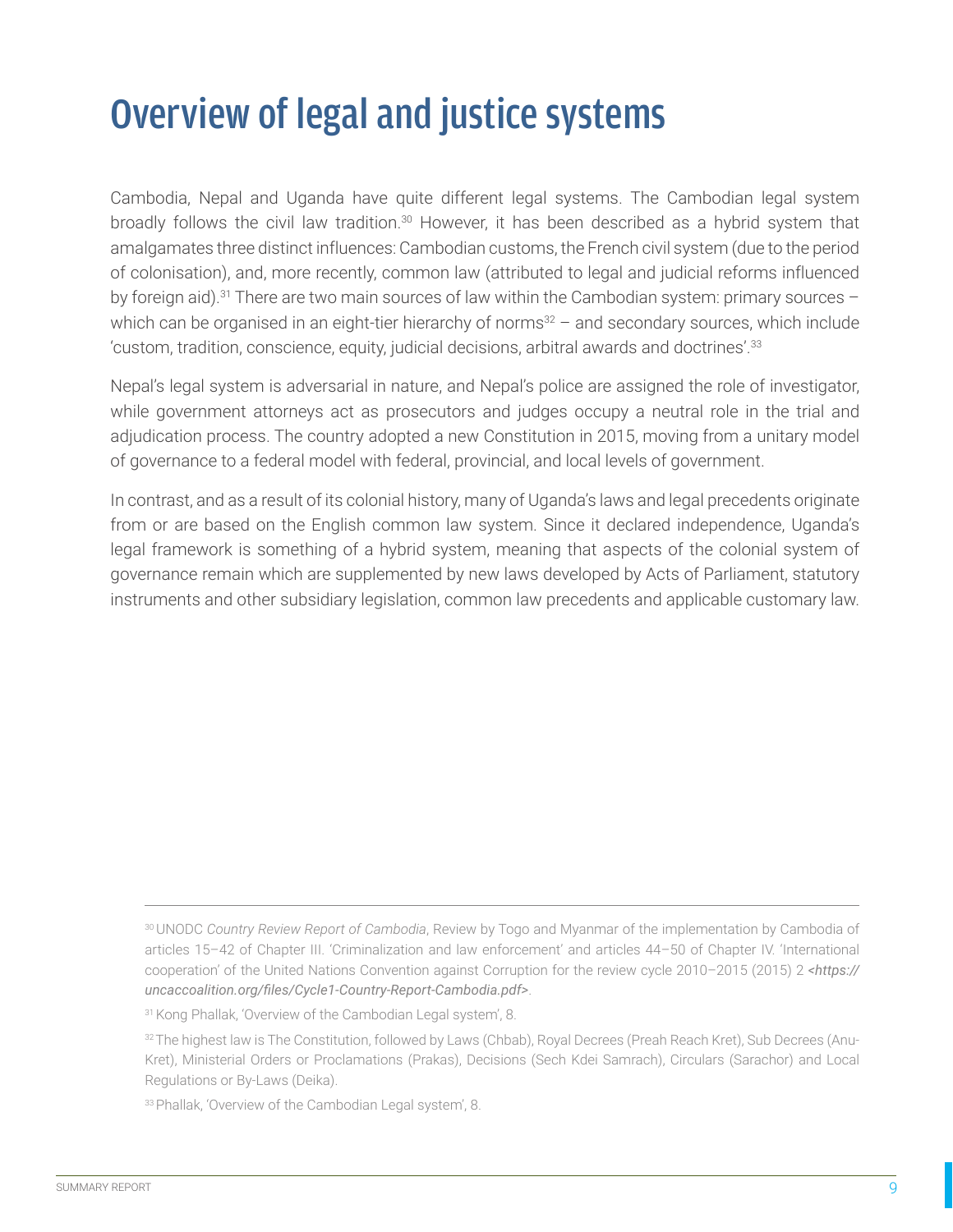### Overview of laws and offences related to orphanage trafficking

#### **CAMBODIA**

The Law on Suppression of Human Trafficking and Sexual Exploitation is the relevant trafficking framework in Cambodia and is supplemented by Criminal Code offences. The Law on Suppression of Human Trafficking and Sexual Exploitation implements Cambodia's state party obligations to various international treaties pertaining to human trafficking, but extends upon them to include a section on sexual offences, which are prosecutable irrespective of whether they occur in connection with or separately to human trafficking offences.<sup>34</sup> It criminalises the full range of conduct that falls under the constituent elements of trafficking (act, means and exploitative purpose), though it does not include provisions for victim support.

There are seven offences contained in Chapter 2 of this law that include specific clauses on minors. In most offences, these specific clauses relate only to punishment, with harsher penalties ascribed to offences against minors. Article 8, however, provides for a specific definition of unlawful removal in the case of minors, and this provision therefore has implications for many human trafficking offences, where unlawful removal is an element.

The offences in the Law on Suppression of Human Trafficking and Sexual Exploitation that could be used to prosecute perpetrators of orphanage trafficking include Article 10 (Unlawful Removal with Purpose), Article 15 (The Act of Buying, Selling or Exchanging of Human Being with Purpose), Article 17 (Transportation with Purpose), and Article 19 (Receipt of a Person with Purpose). Relatedly, Article 9 relates to the unlawful removal of a minor which, though it could not be used to bring charges of child trafficking, could be used to prosecute the active recruitment and removal of children from their parents and legal guardians for admission into orphanages where it occurs without legal power or justification.

A particularly promising aspect of this legislation is that it recognises profit making as a purpose. This potentially enhances the ability to prosecute orphanage trafficking as it removes the requirement to prove the intent or actual subjection of children to exploitative conditions in the institution. Regardless of the conditions or standards of living or treatment in the institution, provided the purpose for the child's unlawful removal or receipt and admission into the institution is profit making and not based on mandated assessment procedures to determine necessity and suitability, trafficking offences can theoretically be brought against perpetrators.

<sup>&</sup>lt;sup>34</sup> Law on Suppression of Human Trafficking 2008 Explanatory Note, 13.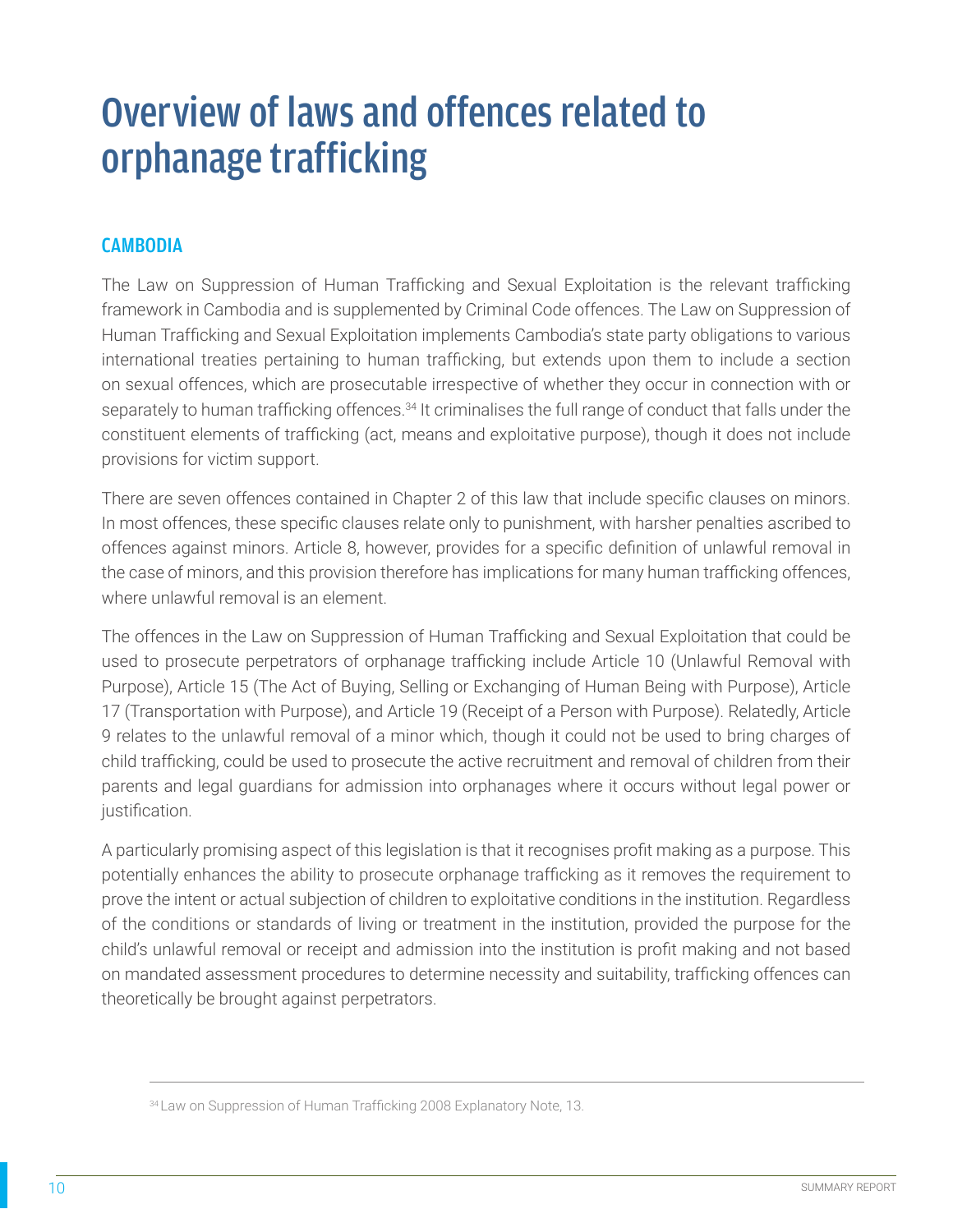This is an important measure for two key reasons. Firstly, it recognises the commodification of children as exploitative enough to warrant prosecution where it is coupled with unlawful removal, unlawful recruitment, or the sale of a child. Secondly, it removes the need to rely on other forms of exploitation to prosecute trafficking, which in some cases occur as a consequence of the commodification of children rather than the express purpose. This is particularly the case with sexual exploitation of children trafficked into institutions, which often occurs due to lax child protection measures, including low standards of care, lack of supervision and allowing visitors and volunteers unfettered access to children as a part of orphanage tourism and other means of profiteering.

Whilst the Law on Suppression of Human Trafficking and Sexual Exploitation is the specialist legislation for human trafficking-related offences, there are a number of ancillary offences contained within the Criminal Code that could be relevant to an overall prosecutorial strategy for orphanage trafficking. These include offences against minors and the family, and include those that criminalise prohibited actions under related non-criminal public laws such as the Intercountry Adoption Law and executive regulations pertaining to child protection.

Cambodia's existing legal and policy framework therefore contains sufficient provisions to differentiate between lawful child protection interventions and instances of orphanage trafficking and to pursue prosecution under a range of trafficking offences, where orphanage trafficking has occurred. The existence of these offences in Cambodia represents a promising legislative development. In practice, however, successful prosecution is as contingent upon the degree to which actors responsible for detection, referral and investigation are sensitised as it is to the presence of relevant laws. At present, based upon current levels of awareness of orphanage trafficking, this limits the opportunities to pursue legal action against perpetrators of orphanage trafficking.

#### NEPAL

There are four main laws in Nepal that are relevant to orphanage trafficking. They are the Constitution of Nepal, the *Criminal Code 2017* (and associated *Criminal Procedure Code 2017*), the *Act Relating to Children 2018*, and the *Human Trafficking and Transportation Act 2007*.

The *Human Trafficking and Transportation Act* prohibits the buying or selling of a person as a form of human trafficking, criminalising both the buyer and seller.<sup>35</sup> As an exceptional provision which differs from the *Criminal Procedure Code*, this Act places the burden of proof on the accused and provides that the court shall keep the accused in custody during the prosecution of all but one of the acts defined as 'human trafficking.<sup>'36</sup> Other key provisions of the Act are that the victim has a right to separate legal representation and a right to ask permission for a translator or interpreter.<sup>37</sup>

 $35$  Ibid s 3.

<sup>36</sup>Ibid ss 8-9.

```
37 Ibid ss 11-12.
```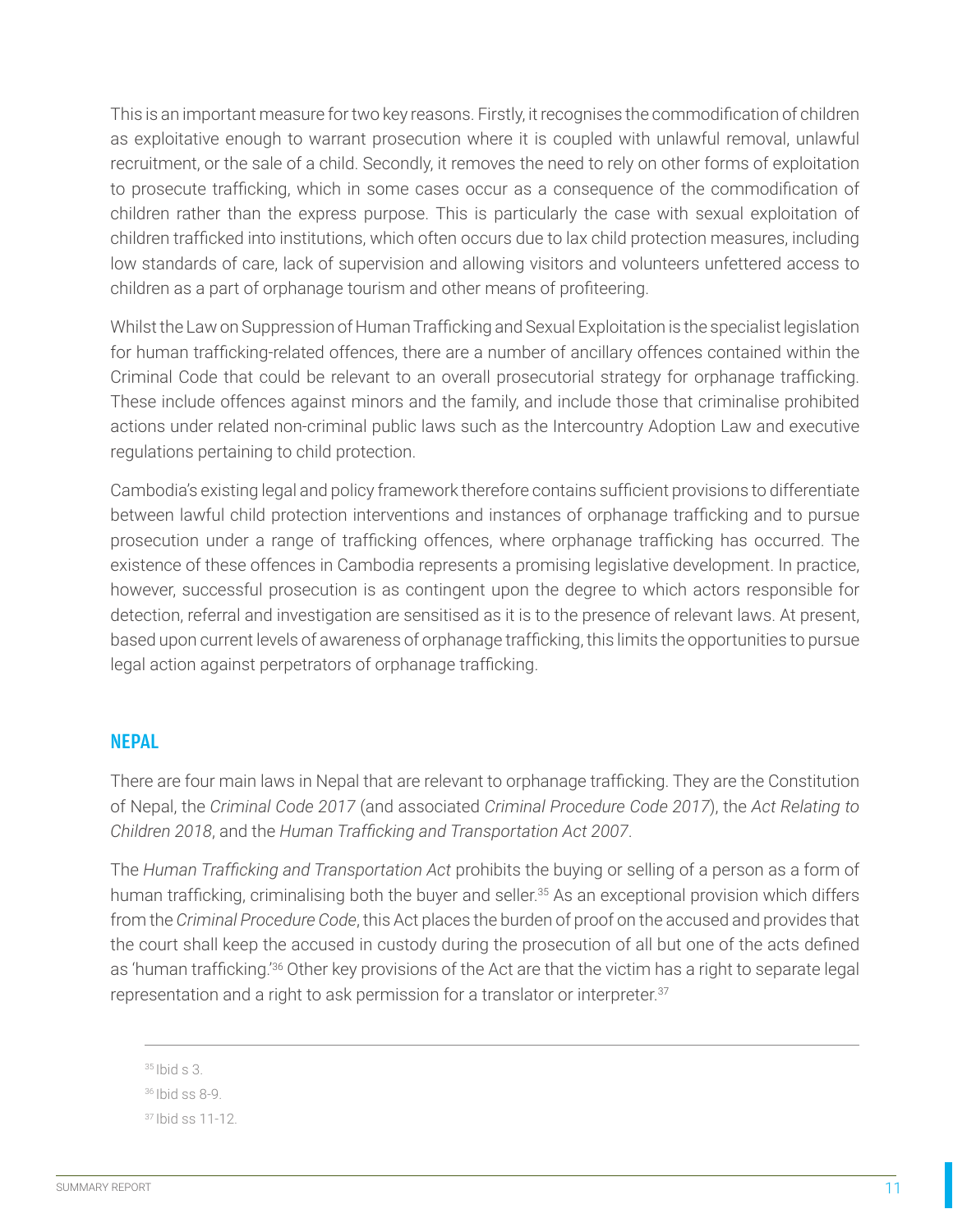It has been reported that cases of orphanage trafficking have been prosecuted in the lower courts of Nepal as trafficking and/or transportation (though the decisions are not publicly available).<sup>38</sup> However, applying a technical interpretation of the Act, particularly as it relates to human trafficking, orphanage trafficking poses a challenge because the elements of both trafficking and transportation under the Act are vastly different to those found in international law. To meet the definition of trafficking under the Act, the elements involved in orphanage trafficking would need to include either the sale or purchase of a person for any purpose; the 'use' of someone into prostitution, with or without any benefit; the extraction of human organs (except where allowed by law); or to 'go in for prostitution'.<sup>39</sup> The most likely application would be the sale or purchase of a person under section 4(1)(a); however, this would only include where money has been exchanged for the child being transferred to the orphanage. Under international law, this would be likely regarded as 'sale of children' rather than child trafficking, as international law does not require purchase or sale to have taken place for trafficking to occur. Under Nepali law, it would need to be proven that the child had been sold to the orphanage to prove trafficking had occurred.

To meet the requirements of the offence of transportation,<sup>40</sup> a child would need to be moved over a state border into the orphanage and a sale would need to take place. The unlawful removal of a minor from guardianship for the purpose of exploitation can also fall within the definition of 'human transportation' under the *Human Trafficking and Transportation Act*. However, to meet the definition of exploitation, a child transported to an orphanage where there has been inducement, fear, threat, or coercion aimed at the guardian or custodian would then need to have proven that they were kept as a slave in order for the offence of transportation to be proven.

In addition to this Act, the *Criminal Code 2017* also contains provisions that criminalise human trafficking and exploitation of persons, as does the *Act Relating to Children* – which holds, for example, that once a child is in a children's home, the act of keeping them there could be deemed to be violence against children.

Nepal has therefore enacted laws guaranteeing the rights of child and laws against human trafficking and has separate laws and mechanisms for both child protection and human trafficking. Given the above context, however, orphanage trafficking is currently most likely to be successfully prosecuted under the offence of human transportation in Nepal. In practice, however, institutional care is widely used, and there is little evidence of these laws being applied, or of orphanage trafficking being prosecuted. It is therefore vital that effective social and legal frameworks are established and implemented in order to protect children from exploitation and violence. It is hoped that the incoming harmonisation of domestic anti-trafficking law and policy with international law will include provision for orphanage trafficking to be prosecuted as a form of child trafficking.

<sup>38</sup> Bhrikuti Rai, 'Selling Sympathy: Beware of fake orphanages that exploit children and fleece bleeding-heart donors', *Nepali Times,* 11 April 2014 *[<http://archive.nepalitimes.com/article/nation/fake-orphanage-exploit-children-in](http://archive.nepalitimes.com/article/nation/fake-orphanage-exploit-children-in-nepal,1277)[nepal,1277](http://archive.nepalitimes.com/article/nation/fake-orphanage-exploit-children-in-nepal,1277)>.*

<sup>39</sup>*Human Trafficking and Transportation Act* s 4(1).

<sup>40</sup> Ibid s 4(2)*.*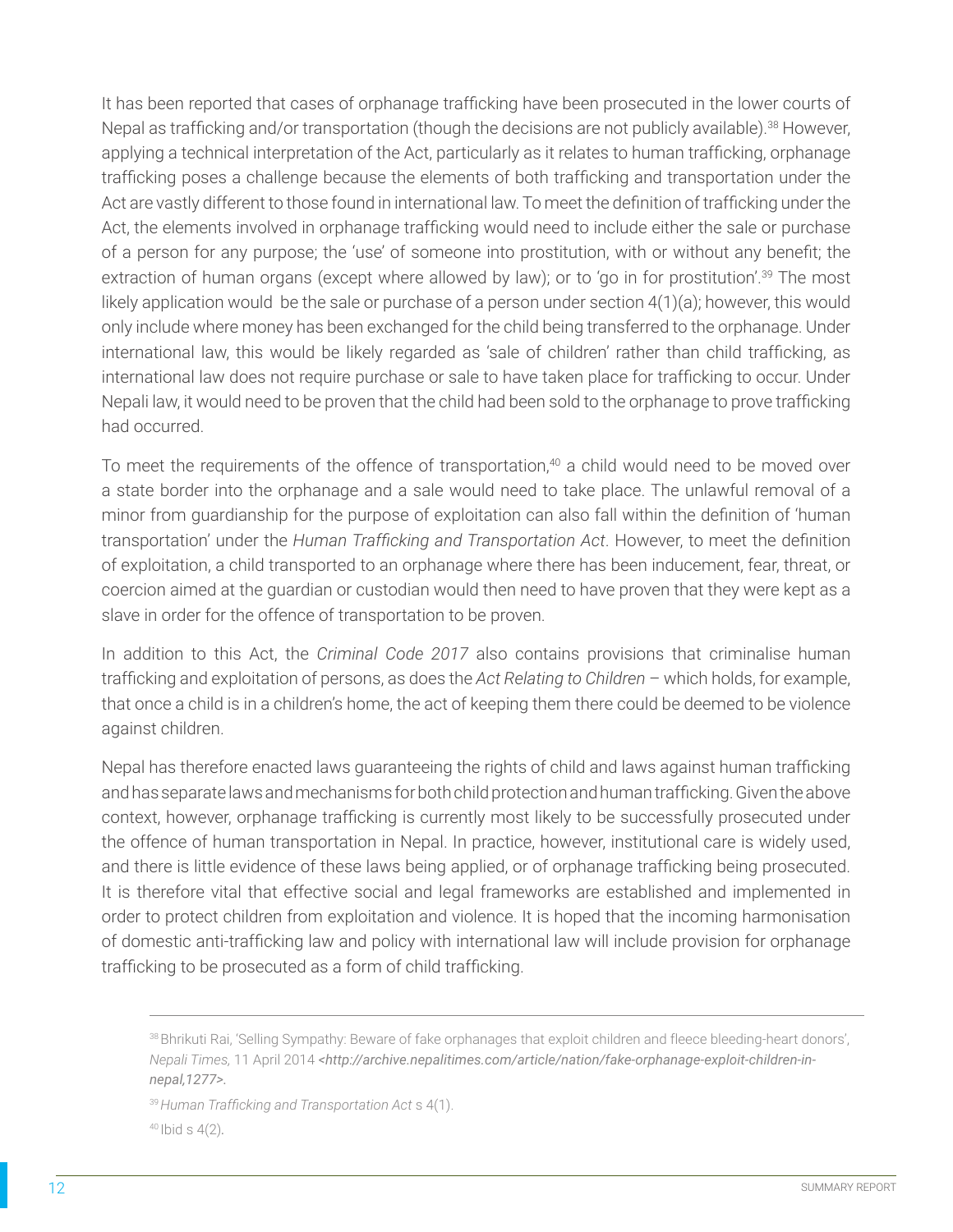#### UGANDA

There are a four key laws in Uganda that are relevant to orphanage trafficking. They are the Constitution, the *Prevention of Trafficking in Persons Act*, the *Children Act* (Cap. 59) as amended in 2016, and the *Penal Code* (Cap.120). While the Constitution does not directly address the trafficking of persons, human trafficking – including orphanage trafficking – often violates the rights and freedoms contained therein. Under Chapter  $4$  - 'Human Rights and Freedoms' - the rights of children are specifically protected, with particular emphasis placed on the protection of children from exploitation, the right to be raised by their families, and the right to be protected against arbitrary separation.

The *Prevention of Trafficking in Persons Act 2009* was enacted to domesticate the Palermo Protocol to Prevent, Suppress, and Punish Trafficking in Persons, Especially Women and Children. It creates offences, sets out the steps for the prosecution and punishment of offenders, prevents trafficking in persons, and protects victims of trafficking in persons. The Act criminalises trafficking in persons and expands the definition of trafficking in persons to include recruiting, hiring, maintaining, confining, transporting, transferring, harbouring, or receiving a person or facilitating the aforementioned acts through force or other forms of coercion for the purpose of engaging that person in prostitution, pornography, sexual exploitation, forced labour, slavery, involuntary servitude, death bondage, forced or arranged marriage.41

There are provisions in this Act that are particularly promising for the prosecution of child trafficking (and therefore orphanage trafficking); these are found in Part II Trafficking in Persons. This includes the offence of aggravated trafficking in section 4, and the offence of trafficking in children as prescribed in section 5. Section 4(b) specifically includes the use of child care orders, including but not limited to for adoption, guardianship and fostering, to facilitate exploitation. In doing so, the Act recognises situations where care orders are misappropriated to facilitate the transfer of a child, under the guise of 'legality' into an alternative care setting for the purpose of exploitation as a form of aggravated trafficking.

The *Children Act*<sup>42</sup> also considers child sexual exploitation to be a form of trafficking but has significantly weaker penalties than the *Prevention of Trafficking in Persons Act*. It criminalises the removal of a child from an approved home<sup>43</sup> without reasonable cause<sup>44</sup> and unlawful removal of a child from the lawful custody of another person, institution or organization.<sup>45</sup> More broadly, the Act offers guiding principles for determining matters relating to children, including situations in which it is appropriate to terminate parental rights, the arrangements for guardianship of an orphaned, abandoned or legally relinquished child, and the placement of a child in residential care.

<sup>44</sup>*Children Act* s 61.

45 Ibid s 73.

<sup>41</sup>*Prevention of Trafficking in Persons Act* 2009 s 3..

<sup>42</sup>See s 8A as amended.

<sup>&</sup>lt;sup>43</sup>An approved home is defined by s 1(a) of the Children Act as a government or non-governmental home approved to provide substitute family care for a child and includes babies' homes and children's homes. This includes orphanages, children's shelters and other alternative care homes.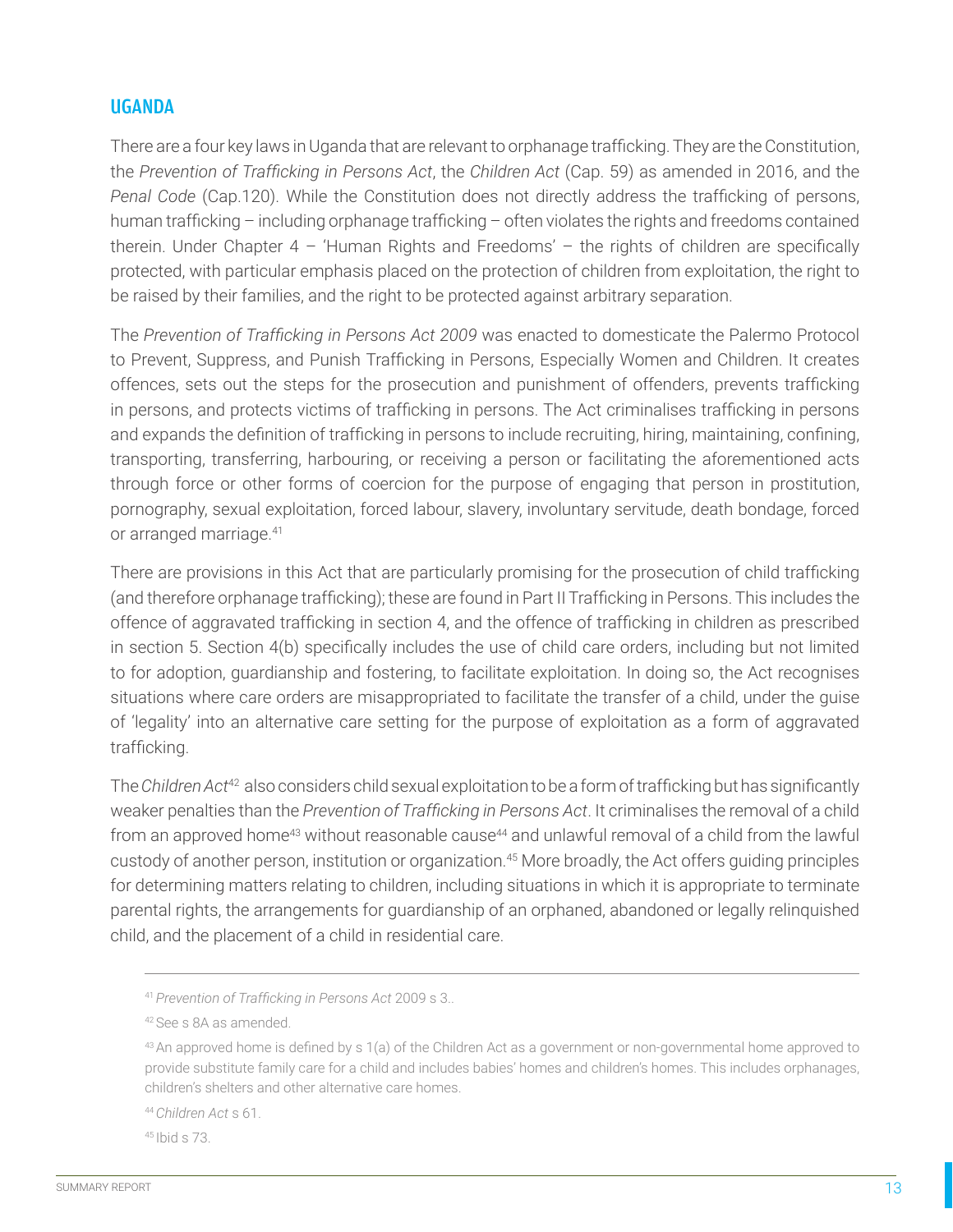This Act establishes the legal criteria for the removal of children from their family, establishing that removals must be in accordance with legal powers, grounds, and procedures. The Act holds that any person who contravenes this, which includes the child's right to live with their family, commits an offence. As such, the act of violating a child's right to live with their family, including through unlawful removal and irregular admission into residential care, is considered an offence under the Act and one that carries a penalty of a fine and/or imprisonment. In the Ugandan framework, there are no circumstances under which an unapproved children's home can operate and/or receive children legally. Furthermore, it provides for an offence that can be used to prosecute operators of unapproved residential care facilities.

Taken together, Uganda's legal framework does in theory allow for orphanage traffickers to be prosecuted under the legal framework. However, in practice, weak oversight of institutions and limited resources for identifying and investigating potential instances of orphanage trafficking mean that prosecution is rare.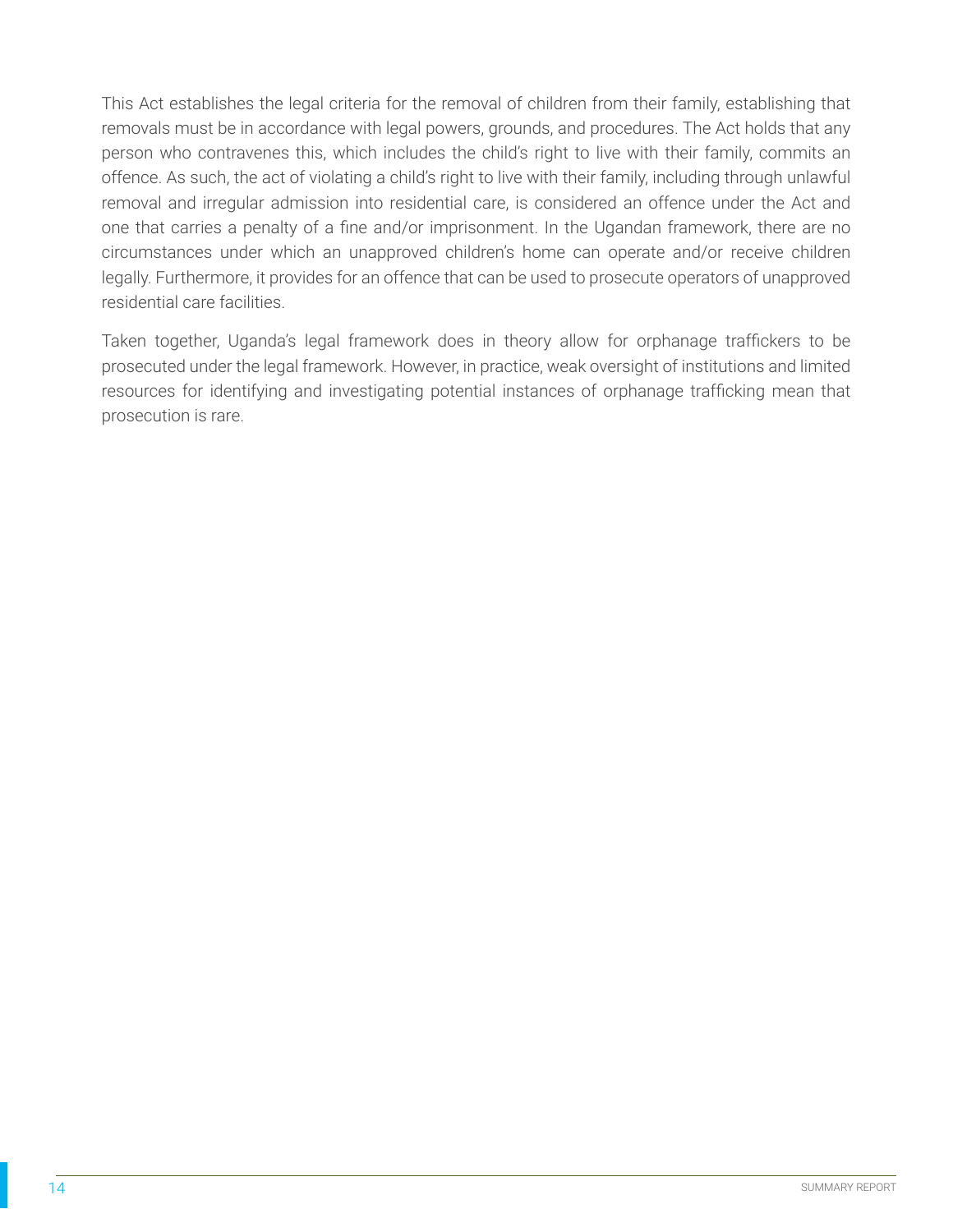### Detecting and reporting cases of orphanage trafficking

There are a number of challenges relating to the identification and prosecution of orphanage trafficking. First, orphanage trafficking is a relatively new issue, and many law enforcement and child protection officials do not yet fully understand its constituent elements and indicators, or how relevant offences (where they exist) apply. Families and children, despite holding concerns regarding the circumstances of whereabouts of children, may not realise acts perpetrated against them constitute a criminal offence. Even when child welfare reports are made about children who have been transported to residential care institutions, the gravity of the situation may not be well articulated by those making reports or perceived by those receiving them. As such, they may not be acted upon appropriately, meaning that cases may be overlooked, misinterpreted, or incorrectly categorised. It is likely that this reduces the opportunity for cases to be referred for investigation and progressed to prosecution.

Second, orphanage trafficking occurs under the guise of a child protection intervention, with offenders purporting to provide 'care' to orphaned, at risk or vulnerable children. The association of orphanages with child protection, charity and altruism makes it less likely that officials encountering potential child victims in institutions will detect and correctly interpret risk indicators for child trafficking and take appropriate action.

Third, many of the institutions implicated in orphanage trafficking are unregistered, operating outside of the monitoring system of government in the context of a historical lack of regulation over residential care facilities. They are therefore not subject to regular inspections which could uncover more nuanced indicators and trigger reporting to law enforcement. This, coupled with the characteristically closed environment of residential care institutions, reduces opportunities for detection, referral and for victim identification and rescue, as well as for prosecution.

Overall, this study found insufficient investment in investigation, low levels of prosecution, a tendency to prosecute for lesser offences (if at all) and a lack of willingness to address trafficking cases. In some cases, including Cambodia and Uganda, a complicating factor was corruption, including amongst government officials and judges, who have reportedly used their position to facilitate illegal intercountry adoptions for profit.<sup>46</sup>

<sup>46</sup> See, on Cambodia, Trafficking in Persons Reports 2017–2020; see also McCool, 'Uganda to US adoption scam'.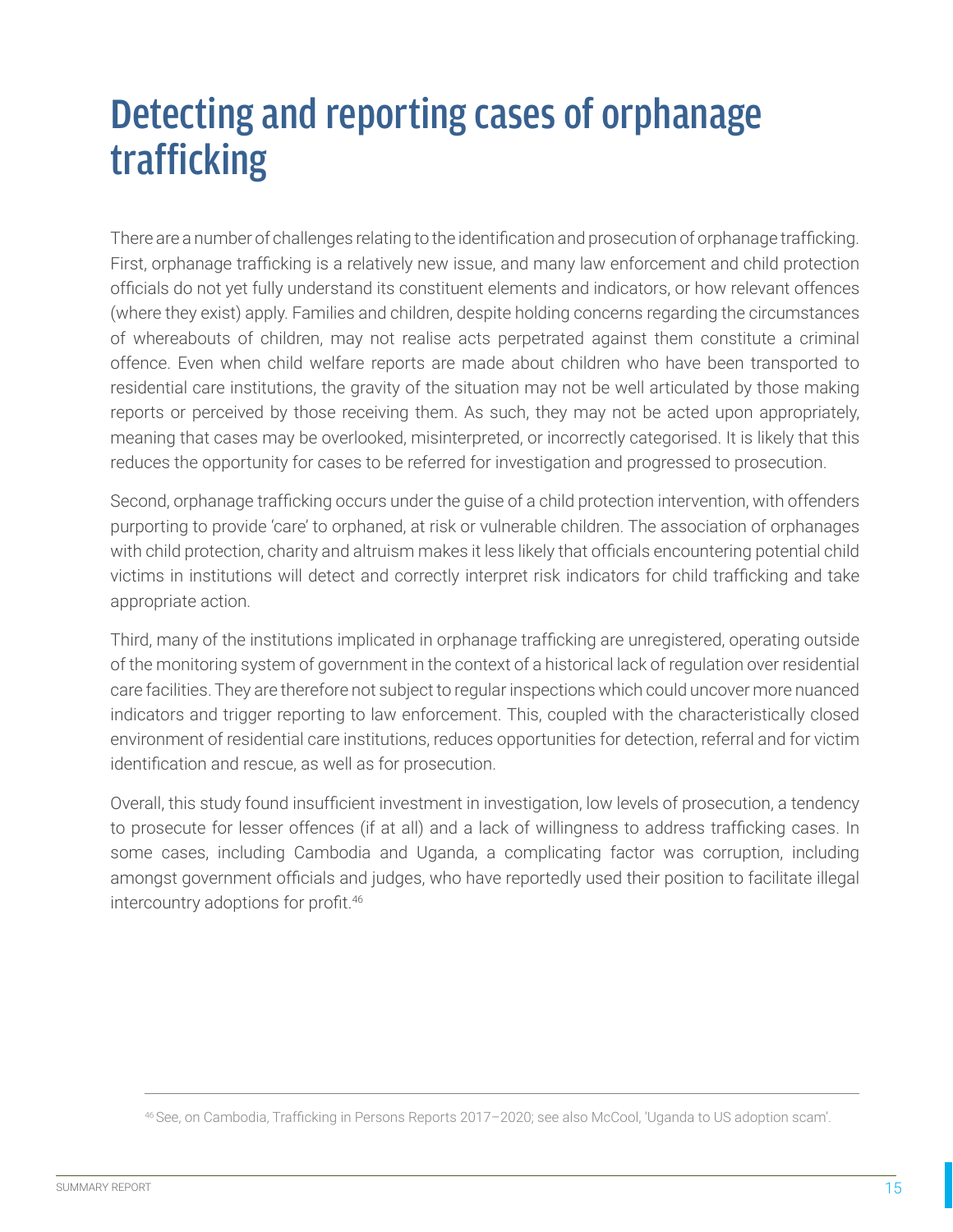### Ways forward

Orphanage trafficking is a complex crime which is further complicated by its masquerade as a child protection intervention. The blurring of lines between 'protection' and 'exploitation' make orphanage trafficking a particularly challenging crime to identify, prove and prosecute.

As this study demonstrates, there are important legal, regulatory, and policy measures that are critical to the prevention of orphanage trafficking. These include the strengthening of legal safeguards around guardianship and adoption orders and the development of procedures for the closure of residential care facilities that are unapproved or operating below minimum standards. These measures, if implemented effectively, could severely curtail the ability of traffickers and the orphanage industry to operate and profit from the institutionalisation of children, and thus reduce the incentives for orphanage trafficking. For these important safeguards to be prioritised and effectively and consistently implemented, however, human and financial resource constraints within the social services and child protection sectors need to be addressed.

As the Cambodian case study in particular demonstrates, the development of legal mechanisms by which orphanage trafficking might be prosecuted is a promising development but not, in and of itself, a 'fix' to the issue. Successful prosecution is as contingent upon the degree to which actors responsible for detection, referral and investigation are sensitised as it is to the presence of relevant laws.

Significant efforts are required to increase the level of awareness of orphanage trafficking amongst mandated child protection authorities and actors who enact and enforce the criminal justice system. The identification and integration of orphanage trafficking indicators into the alternative care inspectorate system, victim identification and referral mechanisms would be an important first step to improving detection and encouraging referrals across the child protection and criminal justice systems. Without concerted awareness raising and cooperation across these two systems, the prosecution of orphanage trafficking remains difficult as issues of victim identification, referral to the criminal justice system and offence classification will continue to impede and circumvent legal action.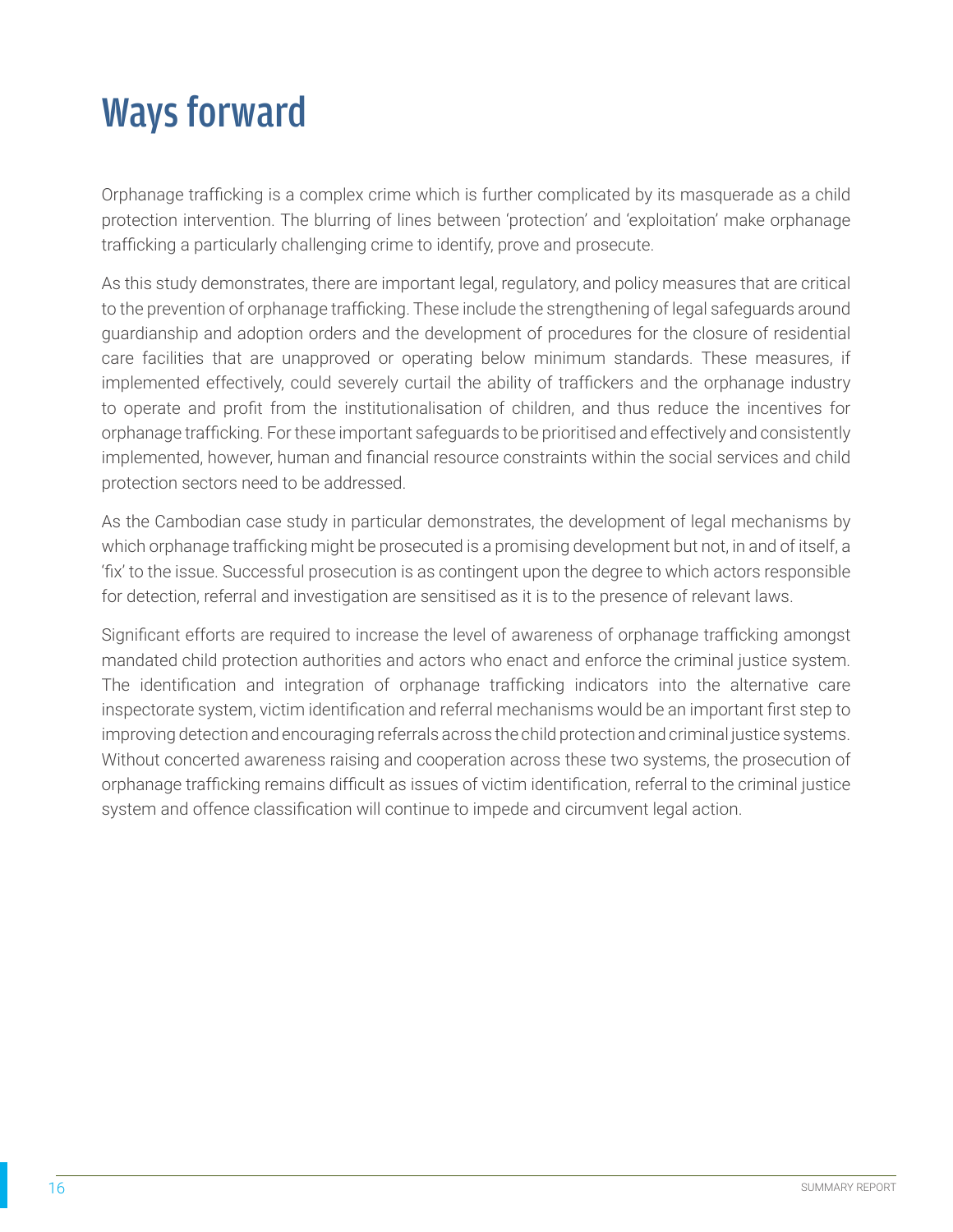## Conclusion

This project has established the potential legal avenues for prosecuting orphanage trafficking in three jurisdictions: Cambodia, Nepal, and Uganda. Across all three jurisdictions, we found a need for greater sensitisation of how orphanage trafficking occurs and what legal options are available to remedy and disrupt the practice in each country.

Having established the legal framework, Stage 2 of this project aims to conduct field work to establish how the framework currently works in context to create sensitisation and training initiatives to enhance both the general awareness of orphanage trafficking amongst stakeholders and to form a prosecutorial strategy. Stage 2 of this project will conduct an examination of previous case law and case files to identify how potential orphanage trafficking cases were identified and pursued by civil society, law enforcement, prosecutors and judges. This will include an examination of the types of charges that were brought (if any), the offences that were prosecuted, and the extent to which the cross-referral mechanisms from child protection to law enforcement are being used where criminal conduct is first detected through the child protection system.

Increasing sensitisation and awareness of orphanage trafficking across child protection, antitrafficking and law enforcement – including sensitisation on the indicators, modalities and elements at law – is critical to make further progress on combating this practice. Further, to enhance the potential prosecution of orphanage trafficking, special attention must be paid to the detection, identification and referral of potential cases and victims of orphanage trafficking. This can be achieved by working with stakeholders across government and civil society to amend guidelines on victim identification/ referral and bolstering aspects of alternative care inspection procedures, to incorporate indicators of orphanage trafficking and appropriate referral mechanisms. Concurrently, training and capacity building for law enforcement and the judiciary to enhance investigation and prosecution of cases of orphanage trafficking and related offences (those critical to curbing the orphanage industry) is required.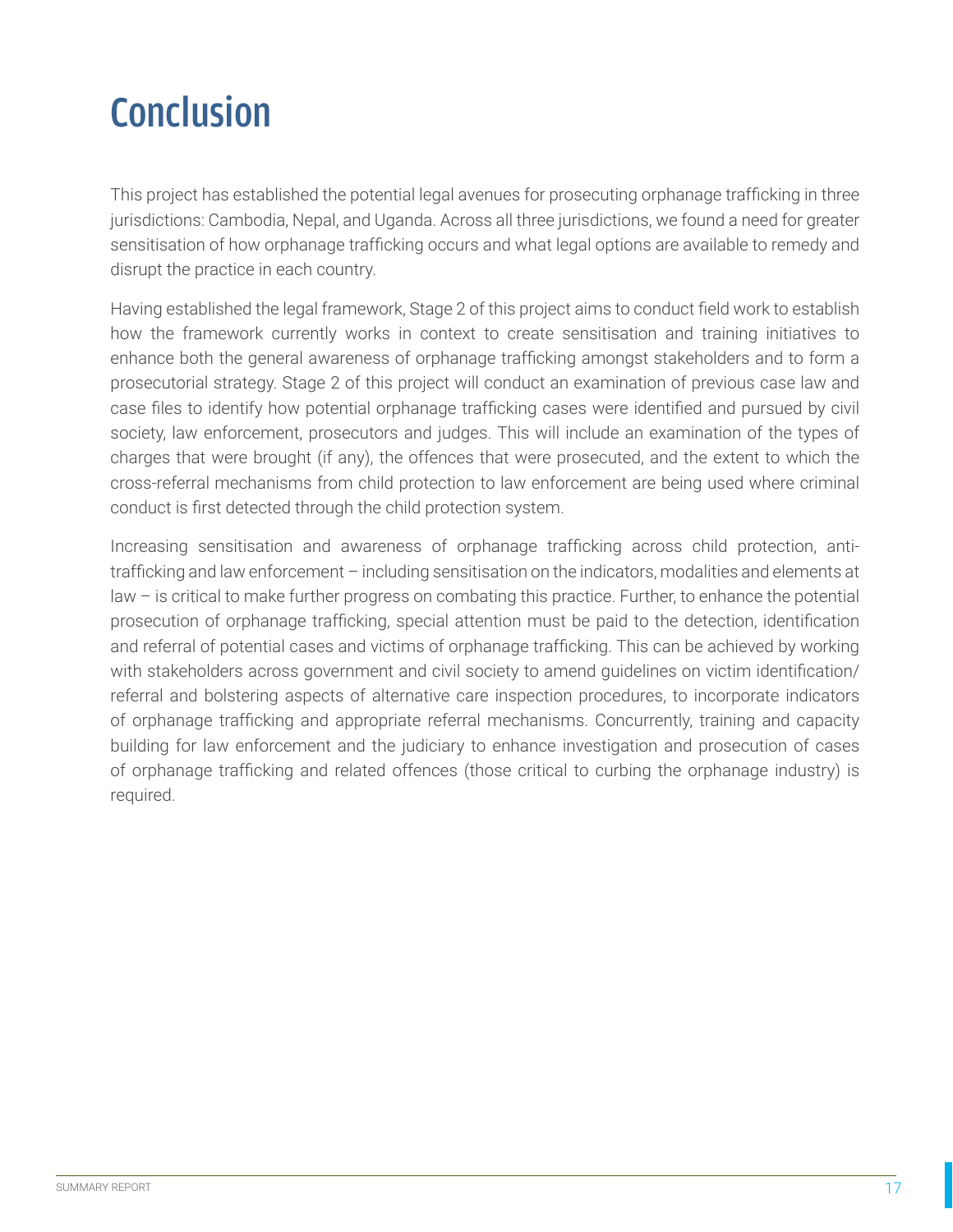# Appendix 1: Relevant legal and policy frameworks

### RELEVANT INTERNATIONAL LEGAL FRAMEWORKS

|                                                                                                                                                      | <b>CAMBODIA</b>            | <b>NEPAL</b>                 | <b>UGANDA</b>                                        |
|------------------------------------------------------------------------------------------------------------------------------------------------------|----------------------------|------------------------------|------------------------------------------------------|
| <b>Convention on the Rights of the Child</b>                                                                                                         | 15 October 1992<br>(rat.)  | 14 September 1990<br>(rat.)  | August 1990 (ent.)<br>Amendment: June<br>1997 (ent.) |
| <b>CRC Optional Protocol on the Sale of</b><br><b>Children and Child Prostitution and</b><br><b>Pornography</b>                                      | 30 May 2002 (rat.)         | 8 September 2000<br>(rat.)   | November 2001<br>(ent.)                              |
| <b>CRC Optional Protocol to the</b><br>Convention on the Right of the Child on<br><b>Involvement in Armed Conflict</b>                               | 16 July 2004 (rat.)        | 3 January 2007 (rat.)        | May 2002 (ent.)                                      |
| <b>United Nations Convention Against</b><br><b>Transnational Organized Crime</b>                                                                     | 12 December 2005<br>(rat.) | 23 December 2011<br>(rat.)   | December 2000 (rat.)<br>March 2005 (ent.)            |
| <b>UN Protocol to Prevent, Suppress and</b><br><b>Punish Trafficking in Persons Especially</b><br><b>Women and Children</b>                          | 2 July 2007 (rat.)         | 16 June 2020 (acc.)          | December 2000 (rat.)                                 |
| ILO Convention No. 182 Concerning the<br><b>Prohibition and Immediate Action for</b><br>the Elimination of the Worst Forms of<br><b>Child Labour</b> | 14 March 2006 (rat.)       | 3 January 2002 (rat.)        | June 2001 (ent.)                                     |
| <b>Hague Convention on Protection of</b><br><b>Children and Co-operation in Respect of</b><br><b>Intercountry Adoption 1993</b>                      | 1 August 2007 (rat.)       | Signed but not rati-<br>fied | n/a                                                  |
| <b>Convention Concerning Forced or</b><br><b>Compulsory Labour 1932</b>                                                                              | 24 February 1969           | 3 January 2002               | June 1963 (rat.)                                     |

#### RELEVANT INTERNATIONAL LEGAL FRAMEWORKS

|                                            | <b>CAMBODIA</b>                                                                                | <b>NEPAL</b>                                                                                                         |           | <b>UGANDA</b>                                                                                                                                        |
|--------------------------------------------|------------------------------------------------------------------------------------------------|----------------------------------------------------------------------------------------------------------------------|-----------|------------------------------------------------------------------------------------------------------------------------------------------------------|
| <b>Regional trafficking</b><br>conventions | <b>ASEAN Convention</b><br>Against Trafficking in<br>Persons, Especially<br>Women and Children | <b>SAARC Convention</b><br>on Preventing and<br>Combating Trafficking in<br>Women and Children for •<br>Prostitution | $\bullet$ | African Charter on Human<br>and Peoples' Rights (Banjul<br>Charter) 1986<br>African Charter on the<br>Rights and Welfare of the<br><b>Child 1990</b> |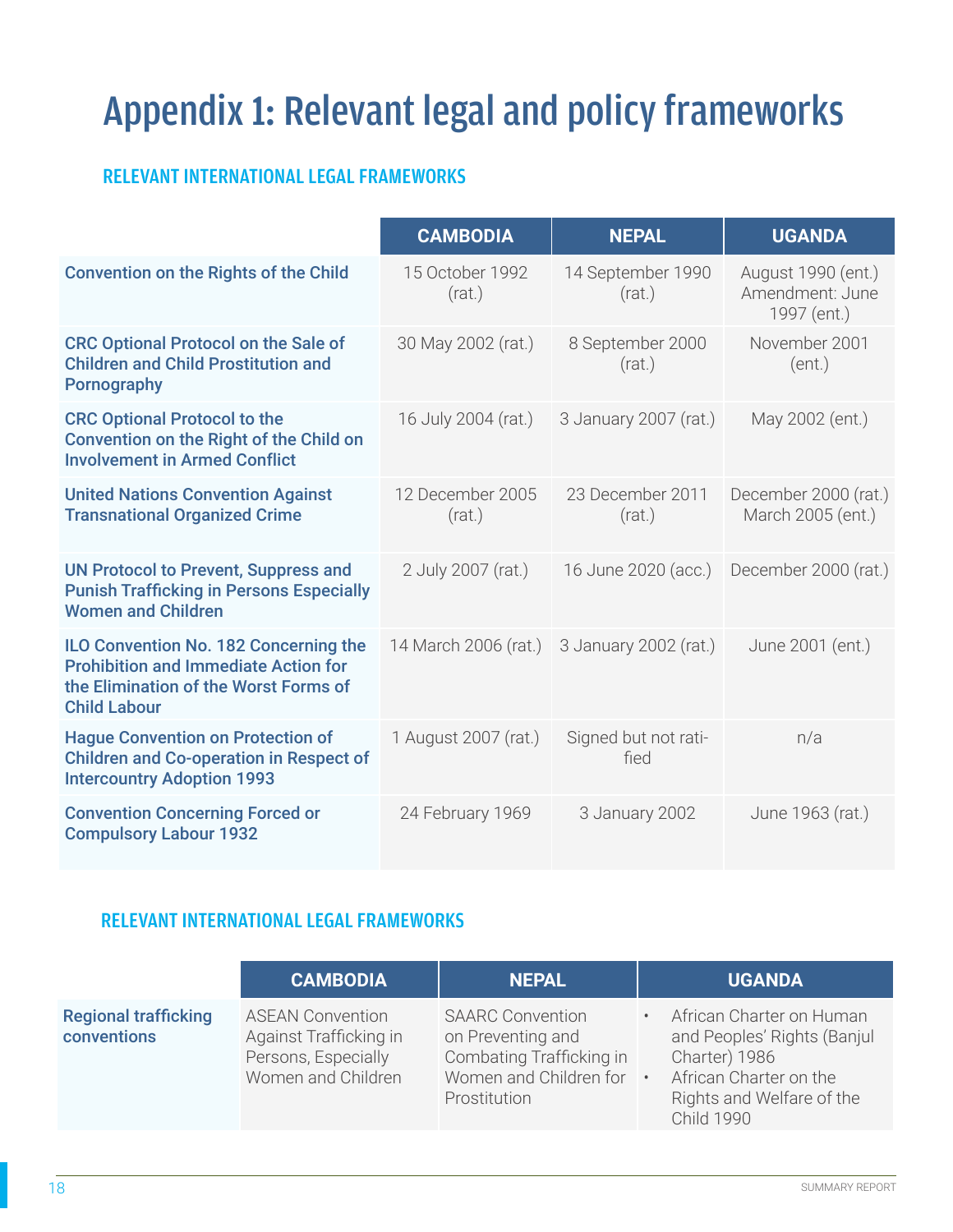#### RELEVANT DOMESTIC LEGISLATION

|                                                     | <b>CAMBODIA</b>                                                                                                         | <b>NEPAL</b>                                                                                                                   | <b>UGANDA</b>                                           |
|-----------------------------------------------------|-------------------------------------------------------------------------------------------------------------------------|--------------------------------------------------------------------------------------------------------------------------------|---------------------------------------------------------|
| <b>Constitution</b>                                 | The Constitution of the<br>Kingdom of Cambodia<br>(1993)                                                                | The Constitution of Nepal<br>(2015)                                                                                            | The Constitution of the<br>Republic of Uganda<br>(1995) |
| <b>Human trafficking and</b><br>sexual exploitation | Law on the Suppression<br>of Human Trafficking and<br>Sexual Exploitation (2008)                                        | Human Trafficking and<br>Transportation (Control)<br>Act (2007)                                                                | Prevention of Trafficking<br>in Persons Act (2009)      |
| <b>Criminal law</b>                                 | Criminal Code of the<br>$\bullet$<br>Kingdom of Cambodia<br>(2009)<br>Code of Criminal<br>$\bullet$<br>Procedure (2007) | The Crime Victim<br>Protection Act (2018)                                                                                      | The Penal Code Act<br>(1950)                            |
| <b>Intercountry adoption</b>                        | Law on Intercountry<br>Adoption (2009)                                                                                  | Country Code (Muluki Ain)                                                                                                      | The Children Act (1997)<br>(amended 2016)               |
| <b>Family law</b>                                   | Law on Marriage and<br>Family (1989)                                                                                    |                                                                                                                                |                                                         |
| <b>Children</b>                                     |                                                                                                                         | The Act Relating to<br>$\bullet$<br>Children (2018)<br>Child Labour<br>$\bullet$<br>(Prohibition and<br>Regulation) Act (2000) | The Children Act (1997)<br>(amended 2016)               |
| <b>Tourism</b>                                      | Law on Tourism (2009)                                                                                                   |                                                                                                                                |                                                         |
| <b>Civil provisions</b>                             | Civil Code of Cambodia<br>(2007)                                                                                        | Civil Code (2017)                                                                                                              |                                                         |

### RELEVANT REGULATIONS

|                                                | <b>CAMBODIA</b>                                                                                                                                    | <b>NEPAL</b> | <b>UGANDA</b>                                        |
|------------------------------------------------|----------------------------------------------------------------------------------------------------------------------------------------------------|--------------|------------------------------------------------------|
| <b>Residential care</b><br><b>institutions</b> | Sub Decree 119 on<br>$\bullet$<br>the Management<br>of Residential Care<br>Centres<br>· Sub Decree 34<br>MoSVY on transfer of<br>functions of RCIS |              | Children's Approved<br>Homes Rules No. 52 of<br>2013 |
| Governmental<br>administrative functions       | Sub Decree 184 on<br><b>Functions and Structure</b><br>of District Administrations                                                                 |              |                                                      |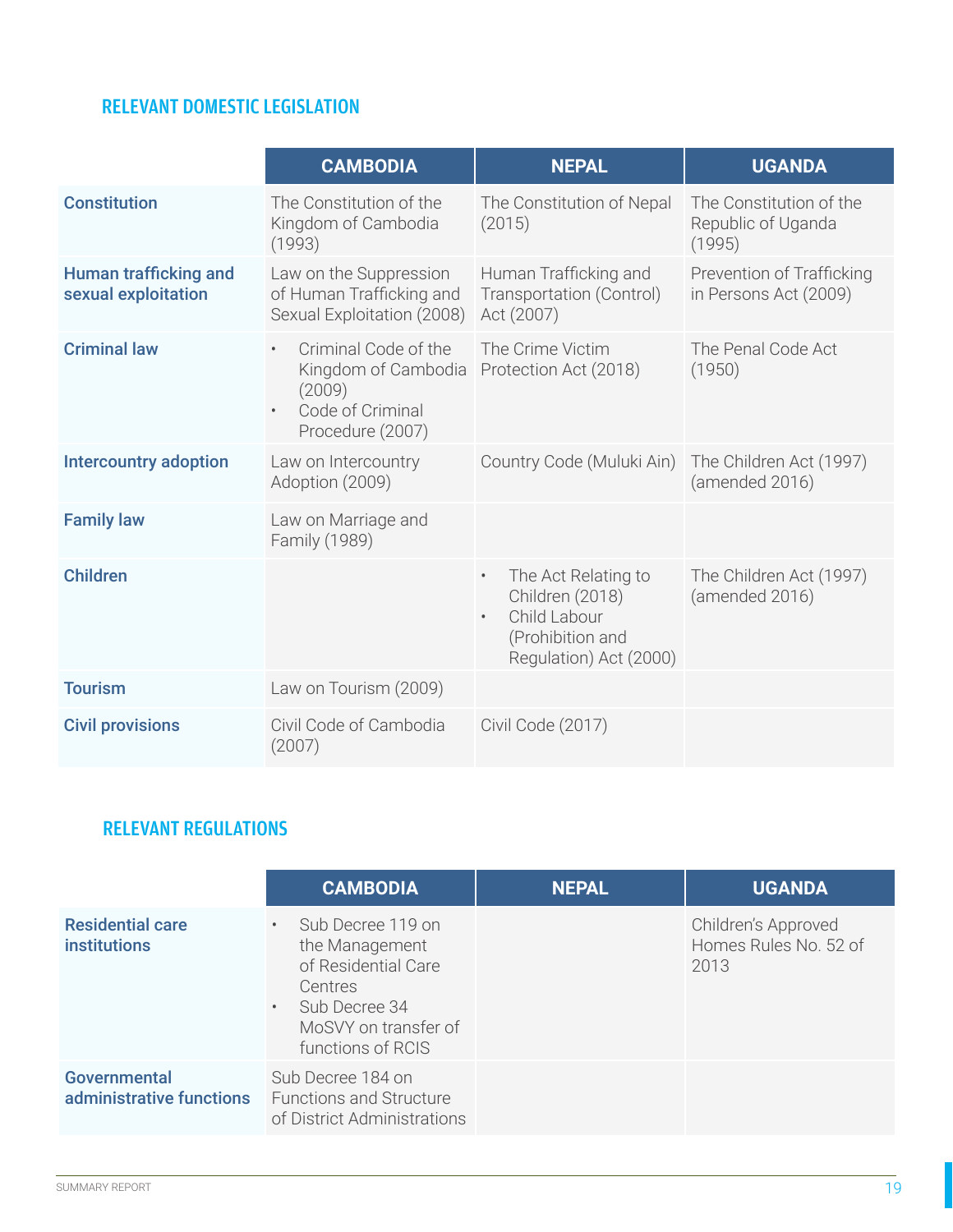|                                                 | <b>CAMBODIA</b> | <b>NEPAL</b>                                                        | <b>UGANDA</b>                                       |
|-------------------------------------------------|-----------------|---------------------------------------------------------------------|-----------------------------------------------------|
| <b>Trafficking</b>                              |                 | Human Trafficking and<br>Transportation (Control)<br>Rules (2008)   | Prevention of Trafficking<br>in Persons Regulations |
| <b>Governmental</b><br>administrative functions |                 | <b>Child Labour (Prohibition</b><br>and Regulation Rules)<br>(2006) |                                                     |

### OTHER RELEVANT PROVISIONS, POLICIES AND PROCEDURES

|                                                 | <b>CAMBODIA</b>                                                                                                                                                                                                                                   | <b>NEPAL</b>                                                                                                                                                                                                                                                              | <b>UGANDA</b>                                                                                                                                                                                                      |
|-------------------------------------------------|---------------------------------------------------------------------------------------------------------------------------------------------------------------------------------------------------------------------------------------------------|---------------------------------------------------------------------------------------------------------------------------------------------------------------------------------------------------------------------------------------------------------------------------|--------------------------------------------------------------------------------------------------------------------------------------------------------------------------------------------------------------------|
| <b>Alternative care for</b><br>children         | Prakas 2280 MoSVY<br>Procedures to Implement<br>the Policy on Alternative<br>Care for Children                                                                                                                                                    | Procedure on<br>Management of<br>Childcare Home<br>(2018)<br>Procedure on<br>$\bullet$<br>Donation for Childcare<br>Home Established for<br>Protection of Disabled<br>Children (2020)                                                                                     |                                                                                                                                                                                                                    |
| <b>Inter-country adoption</b>                   | Joint Prakas on the<br>$\bullet$<br>Determination of<br>Expenses, Fees and<br>Contributions for Inter-<br><b>Country Adoptions</b><br>Prakas on the<br>$\bullet$<br>Procedures to<br>Authorize Intercountry<br><b>Adoption Agencies</b><br>(2014) | Terms, Conditions<br>$\bullet$<br>and Procedures for<br>Adoption of Nepalese<br>Children by Foreign<br>Citizens, 2065 (2008)<br><b>Terms and Procedures</b><br>$\bullet$<br>for Adoption of<br>Nepalese Children by<br>Foreign Citizen (2nd<br>Amendment), 2067<br>(2011) |                                                                                                                                                                                                                    |
| <b>Governmental</b><br>administrative functions | Prakas 33 MoSVY on<br>the Establishment and<br>Functioning of the<br>Department of Social<br>Services, Veterans Affairs<br>and Youth Rehabilitation                                                                                               |                                                                                                                                                                                                                                                                           | <b>National Action Plan</b><br>for the Prevention<br>of Trafficking in<br>Persons in Uganda<br>(2019)<br>National Referral<br>Guidelines for<br>the Prevention<br>of Trafficking in<br>Persons in Uganda<br>(2019) |